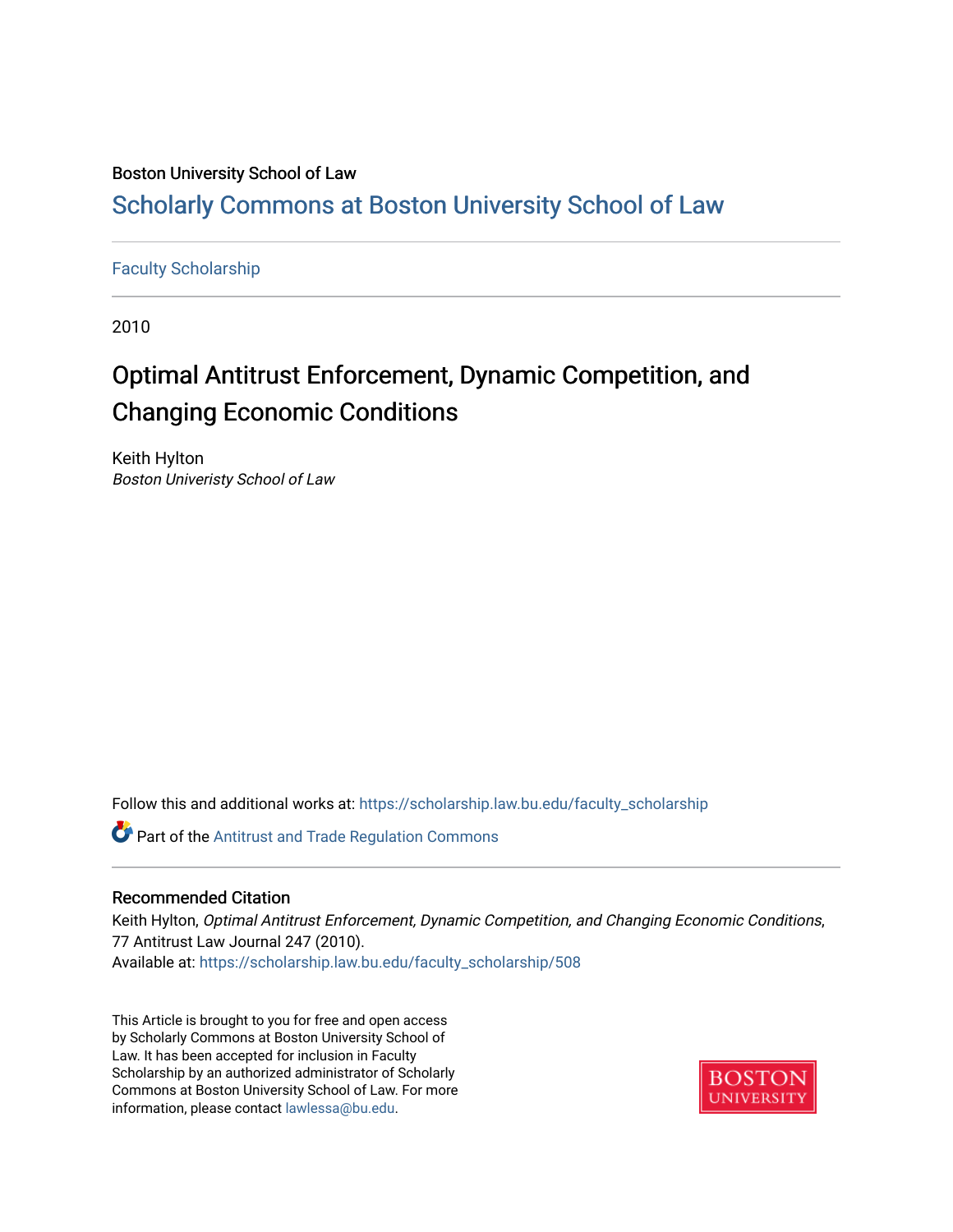## OPTIMAL ANTITRUST ENFORCEMENT, DYNAMIC COMPETITION, AND CHANGING ECONOMIC CONDITIONS

#### KEITH N. HYLTON HAIZHEN LIN\*

The recent financial crisis and ensuing recession have touched off a round of introspection on antitrust policy. Federal antitrust enforcement officials referred to the crisis as a justification for a more aggressive stance, and suggested that the crisis and current recession are due in part to lax enforcement in previous administrations.<sup>1</sup> The financial sector itself has become more concentrated as a result of the crisis, as regulators have pushed and approved mergers in order to rescue distressed banks.2 The rising unemployment rate, now standing just under 10 percent, provides another perspective on the argument for rethinking antitrust priorities.3

<sup>\*</sup> The authors are, respectively, The Honorable Paul J. Liacos Professor of Law, Boston University, School of Law, and Assistant Professor of Business Economics and Public Policy, Indiana University, Kelley School of Business. For helpful comments we thank Paul Edelman, Luke Froeb, and workshop participants at Vanderbilt Law School. We are grateful to Marina Lao for organizing this symposium and providing comments to contributors, and to Su Sun and other editors of the *Antitrust Law Journal* for many helpful suggestions.

 $1$ . This view was presented in a speech announcing the antitrust policies of the current administration. For the text of the speech, see Christine A. Varney, Ass't Att'y Gen., Antitrust Div., U.S. Dep't of Justice, Vigorous Antitrust Enforcement in This Challenging Era (May 12, 2009), *available at* http://www.justice.gov/atr/public/speeches/245777.htm.

<sup>2</sup> *See, e.g.*, Ian Guider & Louisa Fahy, *Roubini Says Bank Mergers May Create "Bigger Monster,"* BLOOMBERG.COM, Nov. 5, 2009, http://www.bloomberg.com/apps/news?pid=206010 87&sid=ae.OQGynRAX4&pos=4; Andrea Gomes da Silva & Mark Sansom, *Antitrust Implications of the Financial Crisis: A UK and EU View*, ANTITRUST, Spring 2009, at 24.

<sup>&</sup>lt;sup>3</sup> Specifically, the rising unemployment rate introduces a wealth distribution perspective, which has generally not been a major feature of antitrust policy. The traditional economic argument against monopolies is that they reduce social welfare by supplying fewer goods and services than would be observed in competitive markets. See, e.g., RICH-ARD A. POSNER, ANTITRUST LAW 13–14 (2d ed. 2001). The distributional effect of monopolization has not been stressed in the economic literature. For an exception, see Robert H.

**<sup>77</sup> Antitrust Law Journal No. 1 (2010). Copyright 2010 American Bar Association. Reproduced by permission. All rights reserved. This information or any portion thereof may not be copied or disseminated in any form or by any means or downloaded or stored in an electronic database or retrieval system without the express written consent of the American Bar Association.**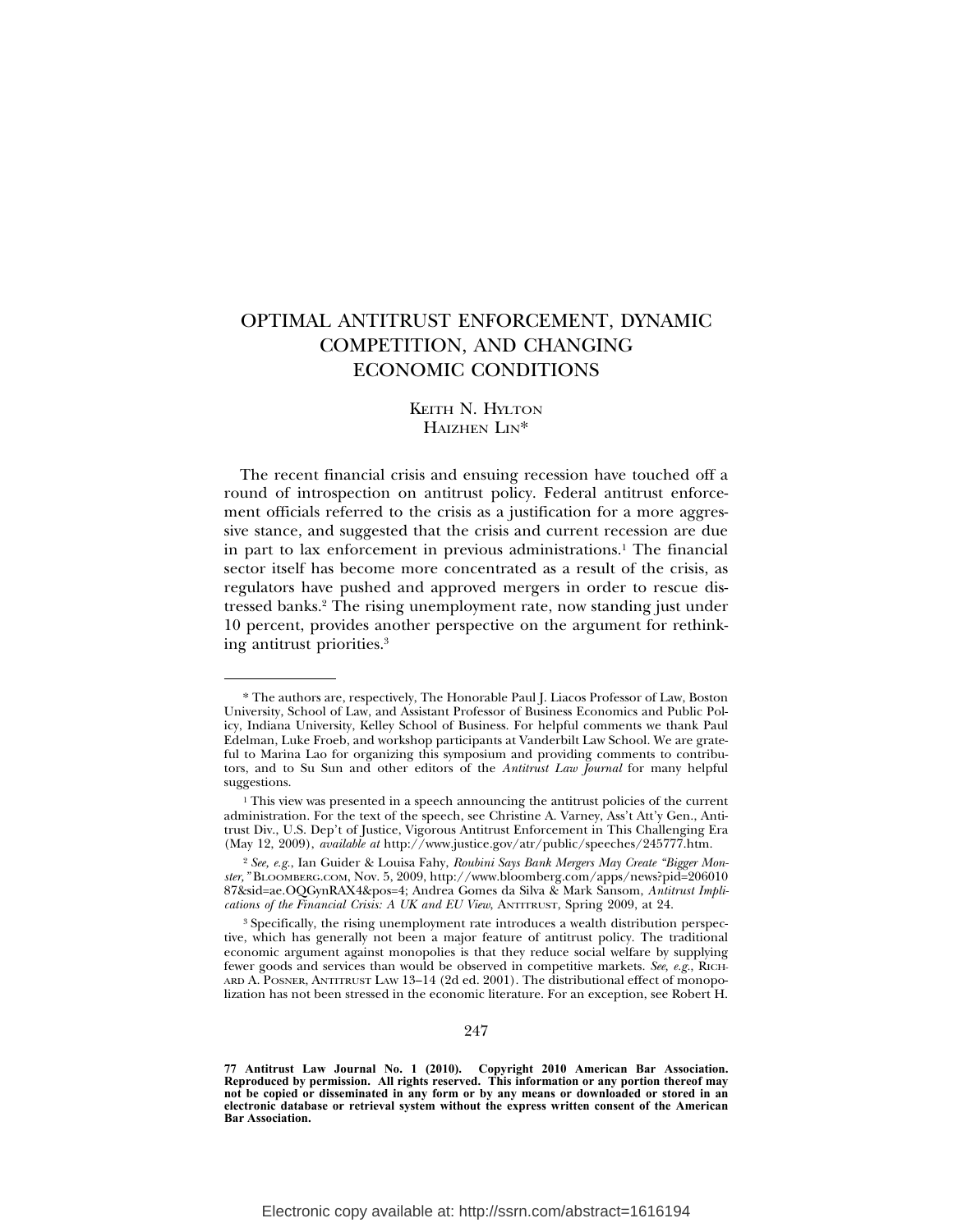The questions to be addressed in any major rethink of antitrust policy are obvious. Should enforcement be extended in new directions? Should courts reconsider the tradeoff between false convictions and false acquittals reflected in existing law? Should the crisis be viewed as a justification for a temporary change in antitrust policy, or an opportunity to reconsider policy for all seasons?

Given the potentially infinite number of questions, we will not attempt a broad survey of the crisis's implications for antitrust policy. There are too many issues, and their implications too varied. Instead we will start with a narrow focus on enforcement principles and branch out to an examination of their implications for antitrust policy.

We will take this as an opportunity to reexamine the dynamic versus static cost tradeoff in antitrust policy<sup>4</sup> and its implications for varying enforcement with economic conditions. The dynamic versus static cost tradeoff is at the foundation of policy questions in antitrust, especially in monopolization law. But modern policy debates have given surprisingly little attention to the dynamic efficiency problem in antitrust—that is, the problem of designing antitrust law to encourage, or at least to avoid discouraging, incentives to invest in the creation and expansion of markets. Of course, this has always been recognized as a legitimate concern,<sup>5</sup> but it has also been waved off as a question too complicated and ambiguous to play a serious role in antitrust policy. As a result, dynamic incentives are mentioned, if at all, as an afterthought in most discussions of antitrust policy.

This is a deep and longstanding issue in antitrust theory. The Chicago School revolution took static efficiency from being a marginal concern and afterthought to a central issue in antitrust analysis. The same sort of intellectual revolution has yet to happen with respect to dynamic efficiency.6 Our goal is to advance the case a bit further for incorporating

Lande, *Wealth Transfers as the Original and Primary Concern of Antitrust: The Efficiency Interpretation Challenged,* 34 HASTINGS L.J. 65 (1982).

<sup>4</sup> David S. Evans & Keith N. Hylton, *The Lawful Acquisition and Exercise of Monopoly Power and Its Implications for the Objectives of Antitrust*, COMPETITION POL'Y INT'L, Autumn 2008, at 203; J. Gregory Sidak & David J. Teece, *Dynamic Competition in Antitrust Law*, 5 J. COMPETI-TION L. & ECON. 581, 584 (2009); Michael L. Katz & Howard A. Shelanski, "*Schumpeterian" Competition and Antitrust Policy in High-Tech Markets*, COMPETITION, Fall/Winter 2005, at 47 (2005); Keith N. Hylton & Haizhen Lin, *Innovation and Optimal Punishment, with Antitrust Applications* (B.U. School of Law Working Paper No. 08-33, 2008), *available at* http://ssrn. com/abstract=1305147.

<sup>5</sup> The dynamic efficiency concern is typically attributed to Schumpeter. *See* JOSEPH A. SCHUMPETER, CAPITALISM, SOCIALISM AND DEMOCRACY (1975).

<sup>6</sup> Sidak & Teece, *supra* note 4, at 584.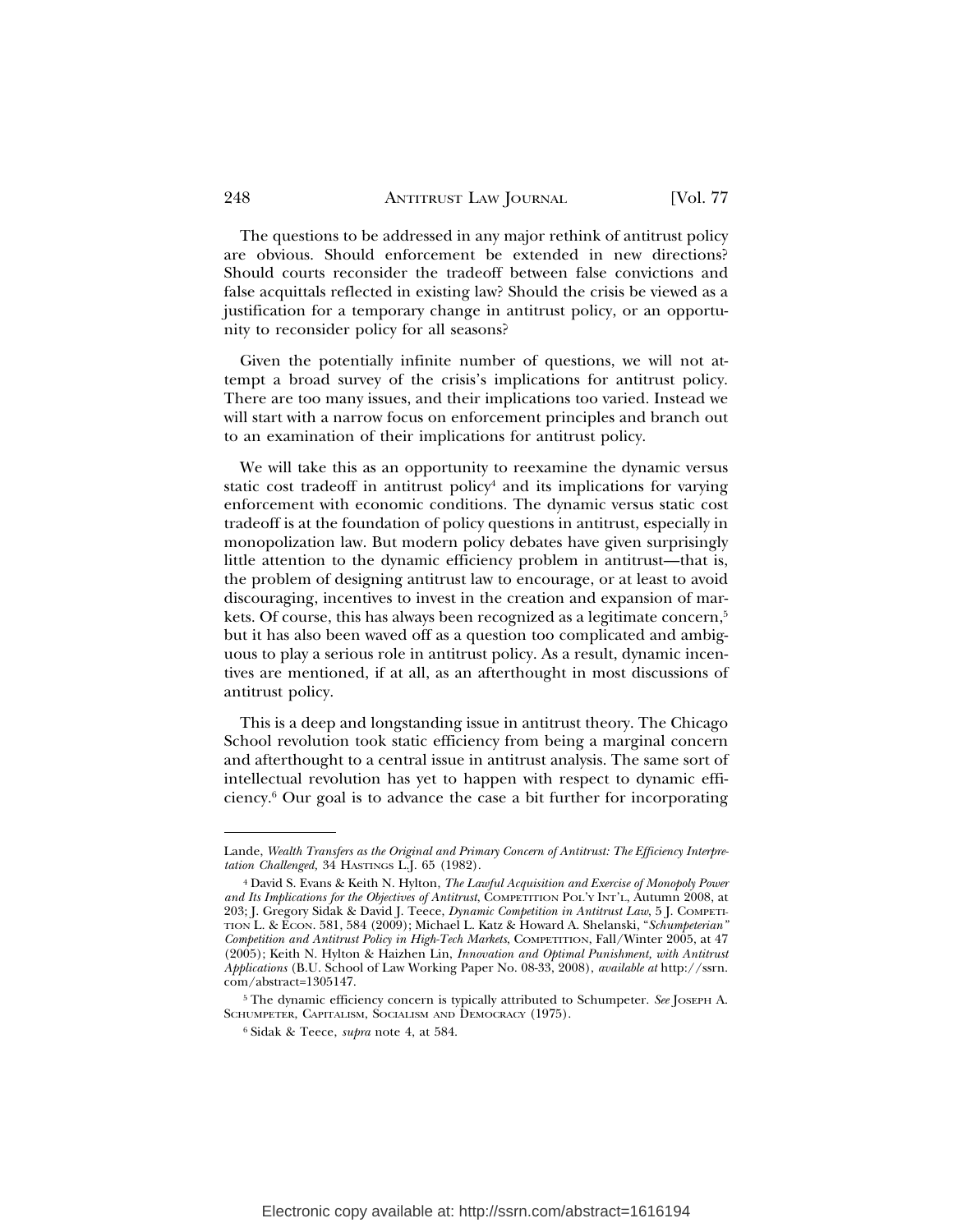dynamic efficiency in antitrust analysis. Along the way we will study the lessons for examining antitrust policy in poor economic conditions.

The "dynamic enforcement model" examined here implies that antitrust enforcers should put a greater weight on the dynamic cost of enforcement during recessions. On the theory that a crisis opens the door to reassessing everything, $\bar{z}$  we examine implications for antitrust policy in all conditions as well. We argue below that taking dynamic efficiency into account leads to a positive theory of Section 2 doctrine and to a better understanding of the tradeoff between false conviction and false acquittal costs in monopolization and merger cases.

#### I. ECONOMIC PRINCIPLES OF ANTITRUST ENFORCEMENT

The economic principles of antitrust enforcement widely accepted today are largely those emphasized in the Chicago School approach to antitrust<sup>8</sup> and formalized in Gary Becker's examination of optimal law enforcement.9 In Figure 1, we present a diagram that illustrates the key policy concerns in the antitrust setting.10 For simplicity, we will assume that the entity of concern is a monopolizing firm, though the analysis that follows could also be applied to a cartel.

#### A. STATIC ENFORCEMENT MODEL

The firm has a choice whether to take a "monopolizing act." The act could be a decision to enter into an exclusivity contract or to tie one product to another. The monopolizing act allows the firm to increase its price, leading to a transfer (*T* in Figure 1) of consumer surplus to the firm. The price increase also leads to a reduction in output below the competitive level and associated loss in consumer welfare (*D*), which we will also refer to below as "destroyed surplus" or as "deadweight loss."

<sup>7</sup> Rahm Emanuel's comment that "You never want a serious crisis to go to waste," has become perhaps the most memorable quote of the Great Recession. For the quote and its context, see Gerald F. Seib, *In Crisis, Opportunity for Obama*, WALL ST. J., Nov. 21, 2008, at A2. This article reflects the spirit of opportunism reflected in Emanuel's remark. Crises invite specific short-term solutions, but they also invite total reassessments of past practices.

<sup>8</sup> For the original presentation of the Chicago School point of view, see Aaron Director & Edward H. Levi, *Law and the Future: Trade Regulation*, 51 NW. U. L. REV. 281 (1956). *See also* Richard A. Posner, *The Chicago School of Antitrust Analysis*, 127 U. PA. L. REV. 925 (1979).

<sup>9</sup> Gary S. Becker, *Crime and Punishment: An Economic Approach*, 76 J. POL. ECON. 169 (1968).

<sup>10</sup> For a discussion of the implications of the economics of enforcement for antitrust, see William M. Landes, *Optimal Sanctions for Antitrust Violations*, 50 U. CHI. L. REV. 652 (1983). *See also* Herbert Hovenkamp, *Antitrust's Protected Classes*, 88 MICH. L. REV. 1, 28 (1989).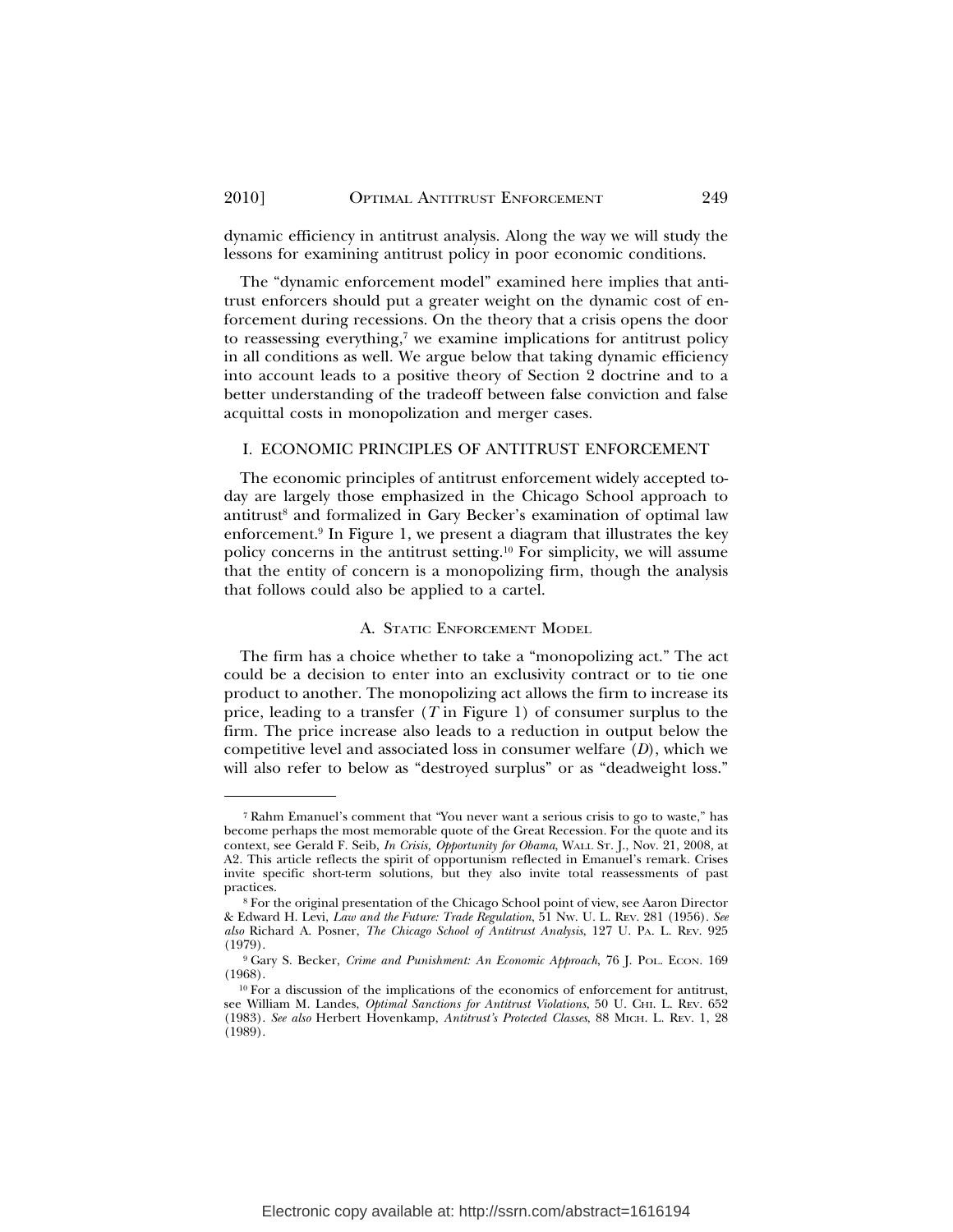After the monopolizing act, consumers are left with the residual surplus (*W* in the diagram).

The firm's monopolizing act may have efficiency consequences. For example, an exclusive dealing contract with a key input supplier could have a monopolizing effect by excluding rival firms from access to the supplier, but it could also enhance efficiency by reducing supply costs. The efficiency gain is shown in Figure 1 by *E*. The diagram assumes that the efficiency gain appears in the form of reduction of average cost from  $c_0$  to  $c_1$ . The new cost curve  $c_1$  is shown with a dotted line because we are assuming that the efficiency gain is a random event that may or may not materialize.

The Chicago School is given credit for having made efficiency a central concern of antitrust analysis. Its most important lesson is that because of the potential efficiencies associated with many acts that might have a monopolizing effect, society should not set out to prohibit such acts. To do so might reduce society's wealth, both in the short run and in the long run. Specifically, the firm's monopolizing act may generate gains (to firm owners and consumers) that exceed the short-run consumer harm caused by supracompetitive pricing. In Figure 1, the efficiency gain *E* could be greater than the deadweight loss *D*. If the efficiency gain is greater than the deadweight loss, then the firm's monopolizing act would enhance social welfare, which is the sum of welfare going to consumers and to producers.

The distribution of the wealth generated by the market is not taken into account in this argument. An efficiency gain in the form of a cost reduction is a benefit to the owners of the monopolizing firm, and not to consumers, at least in the short run. An approach to antitrust that equates social welfare exclusively with short-run consumer welfare would hold that an act that reduces consumer welfare should be condemned, even if it leads to a greater gain in producer welfare. We will not enter this debate.11 We will assume, consistent with the Chicago School approach, that total welfare is the appropriate objective function for antitrust.

Given that the goal of antitrust enforcement should *not* be to prohibit, or completely deter, all monopolizing acts, what is the appropriate goal? The alternative to prohibition is a policy of internalizing to the mono-

<sup>11</sup> On the debate, see Lande, *supra* note 3; Joseph Farrell & Michael L. Katz, *The Economics of Welfare Standards in Antitrust*, COMPETITION POL'Y INT'L, Autumn 2006, at 3; Ken Heyer, *Welfare Standards and Merger Analysis: Why Not the Best?*, COMPETITION POL'Y INT'L, Autumn 2006, at 29; Russell Pittman, *Consumer Surplus as the Appropriate Standard for Antitrust Enforcement*, COMPETITION POL'Y INT'L, Autumn 2007, at 205.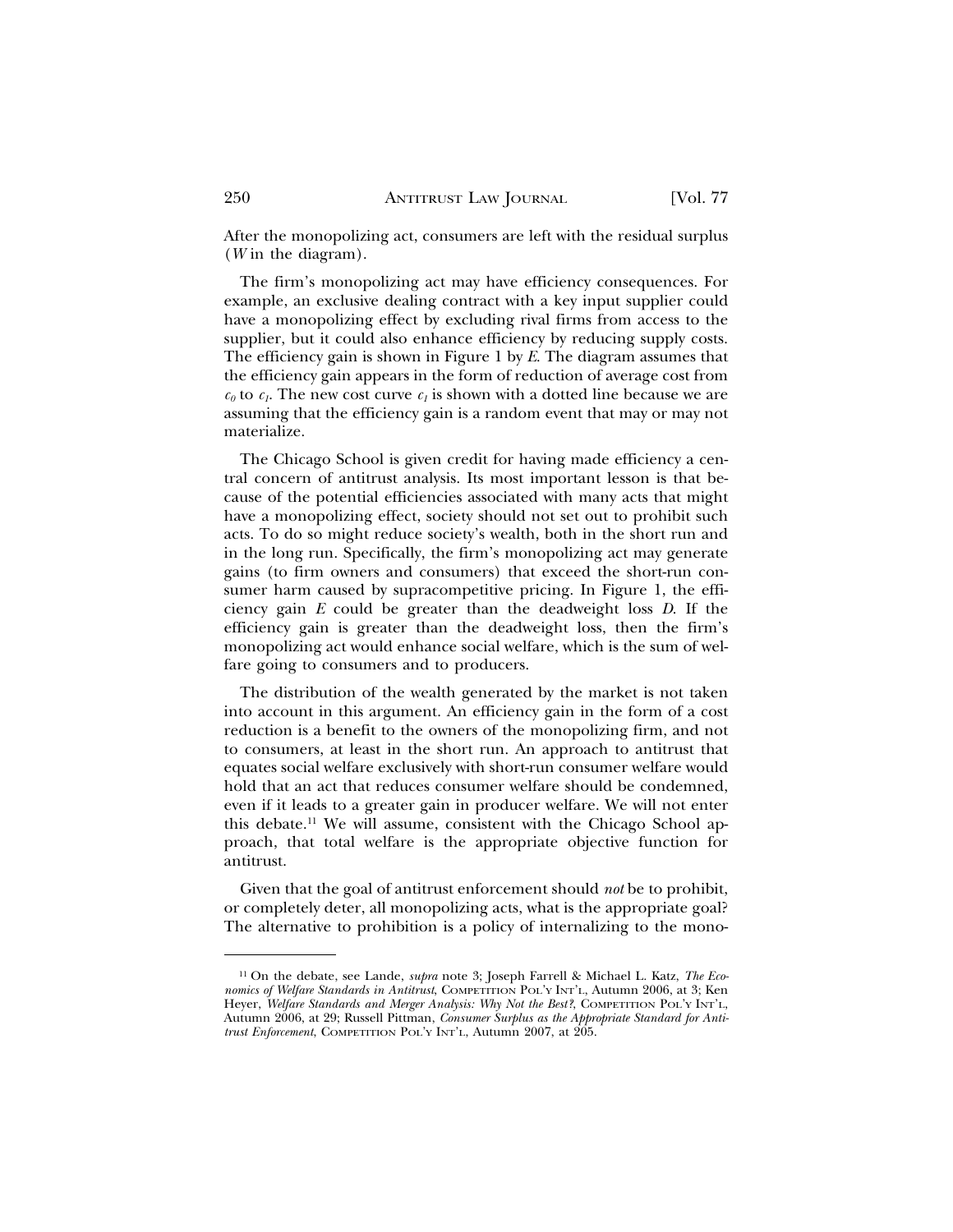

FIGURE 1: WELFARE CONSEQUENCES OF MONOPOLIZING ACT THAT ALSO REDUCES COSTS

polizing firm the social costs of its conduct.12 Under the internalization approach, the firm would choose to take a monopolizing act when and only when the gain to the firm exceeds the loss to consumers. Efficient conduct would not be prohibited. The internalization rule generates a simple recommendation for the optimal monetary penalty: if enforce-

<sup>12</sup> Becker, *supra* note 9. Internalization results in "first-best" deterrence—in the sense that the monopolization decision will be made when and only when it increases social welfare. We are equating first-best deterrence with optimal deterrence, but the two can be distinguished in some settings. For example, if enforcement agents have discretion over whether to bring an action in court or in an administrative proceeding, an optimal enforcement regime might discourage costly types of litigation or weak claims. For a discussion of the difference between first-best and optimal deterrence in the private enforcement (litigation) setting, see Keith N. Hylton & Thomas J. Miceli, *Should Tort Damages be Multiplied?*, 21 J.L. ECON & ORG. 388, 410 (2005).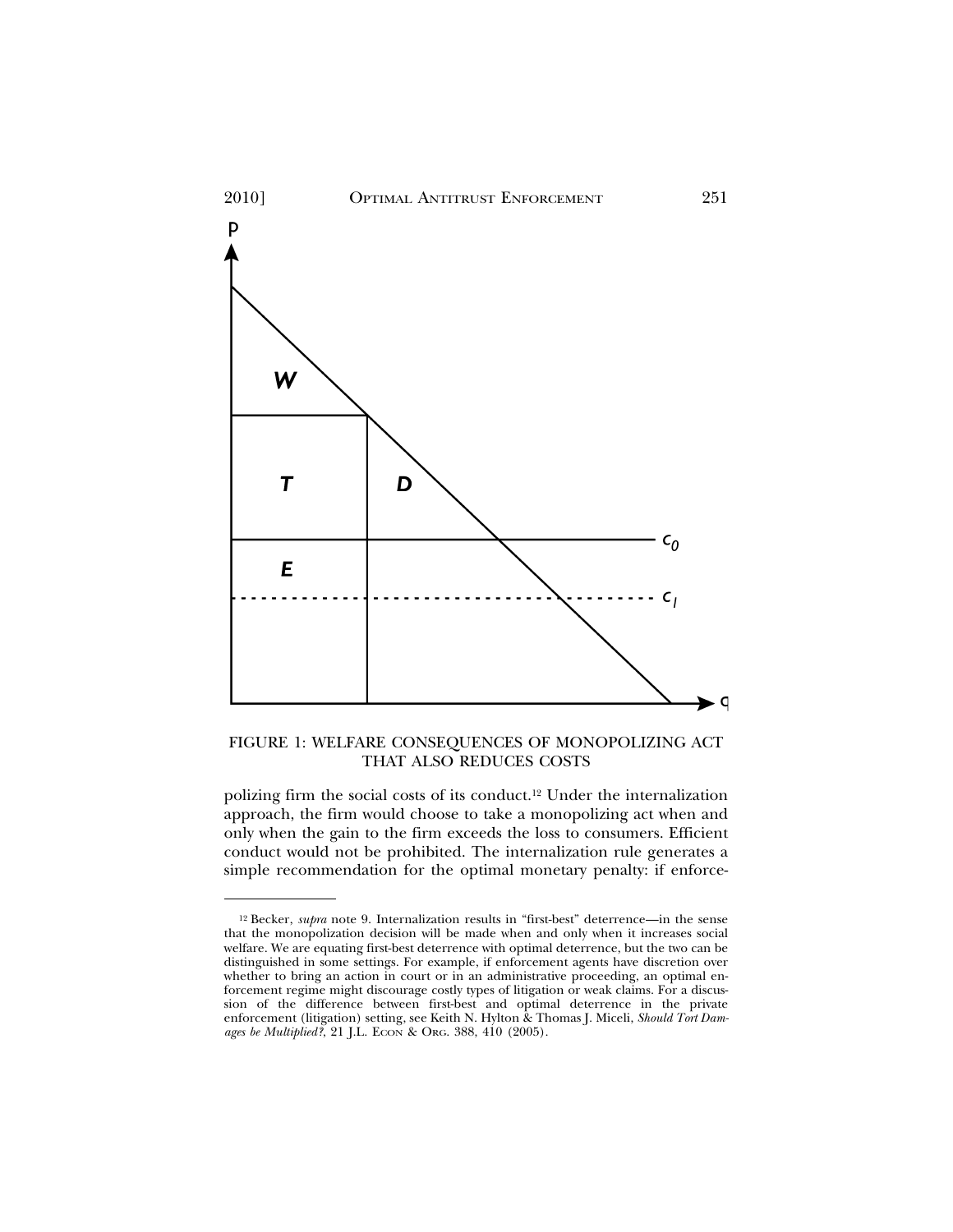ment is perfect and costless, the penalty should be set equal to the sum of the transfer from consumers and the forgone consumer surplus (deadweight loss). Referring to Figure 1, the optimal punishment scheme will require the imposition of a fine equal to  $T+D$  on the monopolizing firm. Faced with such a fine, the firm will take the monopolizing act only when its gain is greater than the consumer harm.

If the enforcement authority is unlikely to detect and bring an enforcement action in every instance of a monopolizing act, the optimal penalty will include a multiplier. This is based on the simple principle that if a bad actor gets away with offenses half of the time, his punishment will have to be doubled in the times that he is caught in order to preserve a given level of deterrence. In addition, if enforcement is costly, the enforcement cost should be internalized to the monopolizing firm, since enforcement is a natural byproduct of its conduct.13 If the probability of enforcement is *P*, and the enforcement cost is *C*, the optimal antitrust penalty is then $14$ 

$$
Static\,\,Penalty = \frac{T+D}{P} + C.
$$

We refer to this as the optimal static penalty because our description of the enforcement problem does not incorporate any consideration of the long-term incentive effects of antitrust enforcement.

Another variation on the optimal static penalty is the case of a firm that takes a monopolizing act that also enhances the quality of the firm's product. For example, the firm could introduce a new product that sets an industry standard that has an exclusionary effect on rivals.15 The firm's act reduces consumer surplus by leading to a surplus transfer and the imposition of deadweight loss. However, it also increases surplus by enhancing the value of the firm's product, or all products that meet the new standard. In this case, the optimal punishment scheme will reduce

<sup>&</sup>lt;sup>13</sup> The assumption that enforcement is a natural byproduct of an offense simplifies matters, but it not necessarily valid. Suppose the enforcement agency decides each case by comparing the gain from enforcement to its cost. In this case, an optimal scheme might shift the enforcement cost to the agency in order to generate efficient enforcement decisions.

<sup>14</sup> *See* Landes, *supra* note 10; KEITH N. HYLTON, ANTITRUST LAW: ECONOMIC THEORY AND COMMON LAW EVOLUTION 43–52 (2003) [hereinafter ANTITRUST LAW].

<sup>15</sup> *See* Steven C. Salop, *Exclusionary Conduct, Effect on Consumers, and the Flawed Profit-Sacrifice Standard,* 73 ANTITRUST L.J. 311, 345–46 (2006).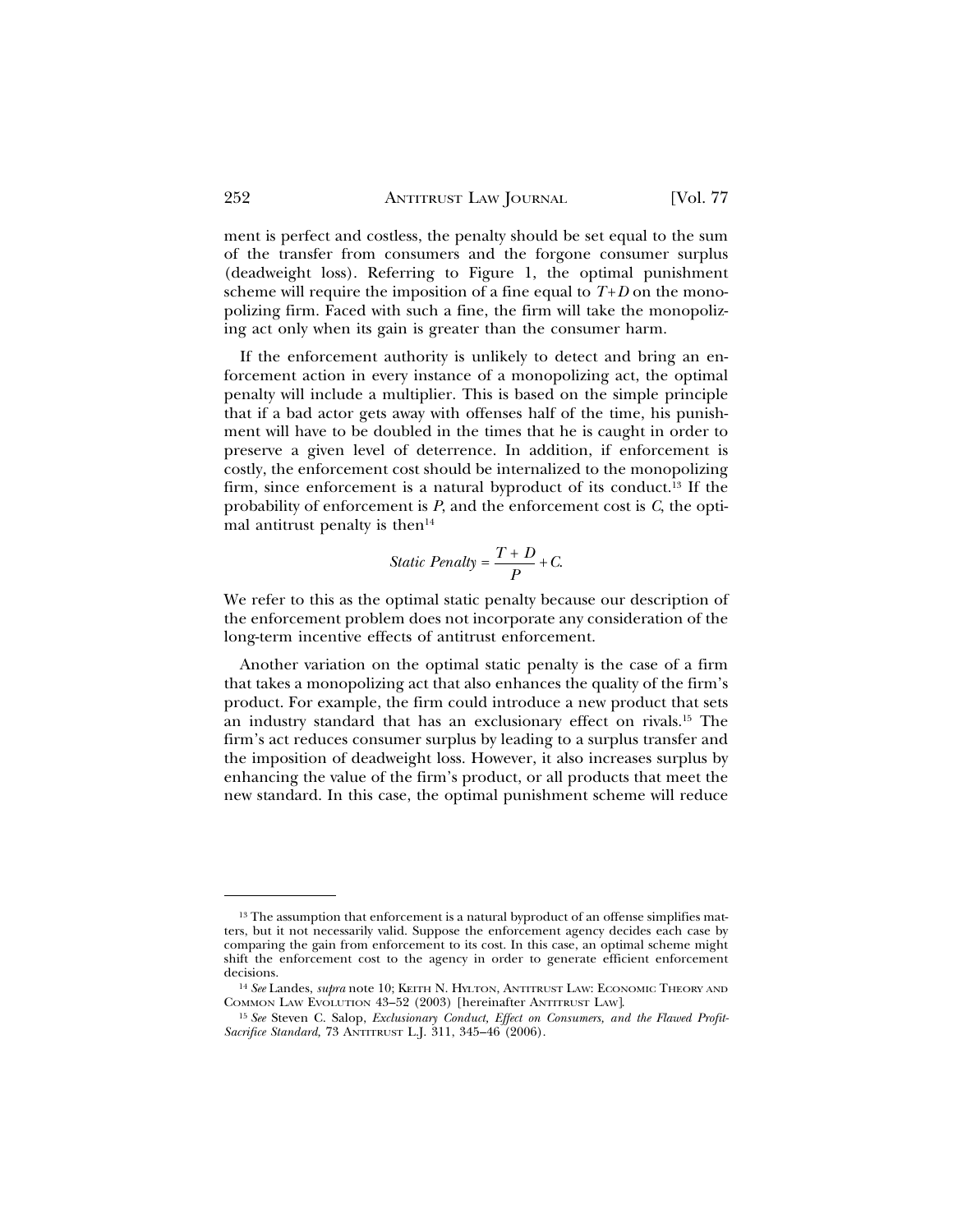the fine by the amount of the new surplus generated by the product's enhancement.16

The static model just considered has been criticized for its softening effect on antitrust enforcement.17 When efficiency is incorporated into the analysis, the arguments for limiting the size of penalties and for discretionary enforcement become stronger, especially in the area of monopolization. Many of the acts that have been held anticompetitive in the monopolization case law involve conduct that might introduce efficiencies or might be efficiency based. In *United States v. Aluminum Co. of America*, 18 Judge Learned Hand found Alcoa in violation of Section 2 because it preemptively expanded capacity, $19$  occupying new markets before rivals had a chance to gain a significant presence. But the expansion of capacity in anticipation of new markets is conduct that many business managers would view as concrete evidence of intelligent foresight. Anticipatory capacity expansion may exclude rivals by deterring entry, but it may also be necessary to efficiently meet consumer needs.

The role of the enforcement probability also has implications for the quality of antitrust enforcement. Price fixing is difficult to detect, as participants try to hide their agreements from the public. Monopolization, however, generally is not difficult to detect. The most common monopolizing acts (e.g., exclusive dealing, tying, mergers, cutting price below  $\cosh^{20}$  are carried out in broad daylight and even trumpeted to the public. Even when the monopolizing efforts are concealed, the eventual result if successful is obvious to everyone and will invite a challenge from its victims. The optimal enforcement model suggests that a trebling of damages is probably too small a multiplier for collusion cases, and probably excessive for the typical monopolization case. Since the probability of detection and enforcement are high in the monopolization setting, the case for multiplying monopolization damages as a general rule is unclear.

To be sure, not every case of monopolization will lead to an enforcement action. Monopolizing acts may be observed and best understood

<sup>&</sup>lt;sup>16</sup> For a discussion of this point in the context of optimal enforcement in the patentantitrust setting, see Keith N. Hylton & Sungjoon Cho, *The Economics of Injunctive and Reverse Settlements*, 12 Am. L. & ECON. REV. 181 (2010).

<sup>17</sup> *See, e.g*., Hovenkamp, *supra* note 10.

<sup>18</sup> 148 F.2d 416 (2d Cir. 1945).

<sup>19</sup> *Id*. at 431.

<sup>&</sup>lt;sup>20</sup> We do not mean to suggest these acts serve only a monopolizing purpose—of course, they are often normal, competitive business practices. This short list of practices is based on the types of conduct repeatedly challenged in antitrust litigation.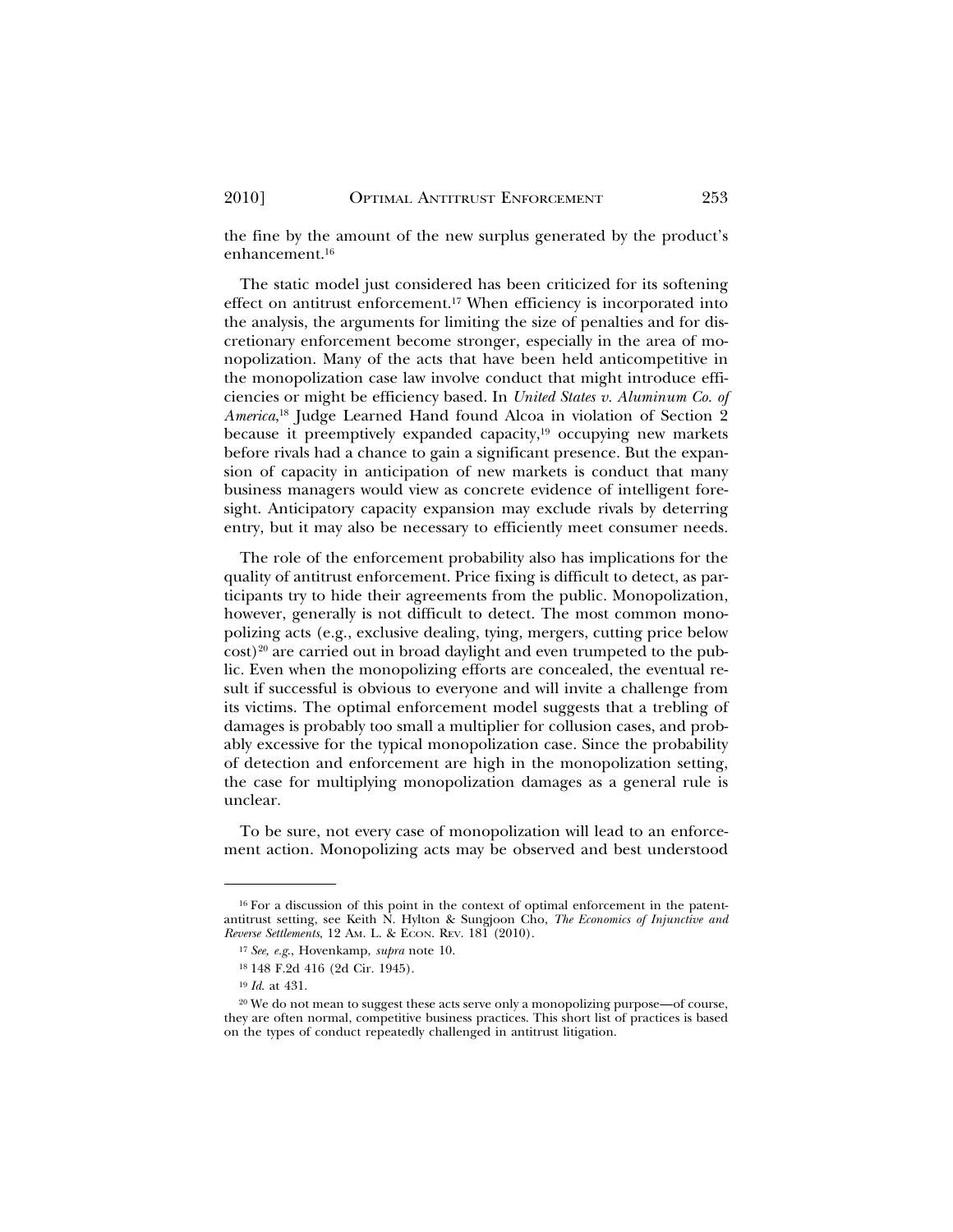by rival firms and contracting parties.21 These may be constrained from petitioning enforcement agencies or bringing lawsuits in several ways. Complaining to an enforcement agency or bringing a lawsuit may damage long-term business relationships. Alternatively, the cost of litigation or even of participating as a third party in government enforcement action, in terms of financial and managerial resources, may be too high in light of the private return. These are all possible constraints that might reduce the likelihood of enforcement in the monopolization area.

This model is for the most part suggestive because it treats enforcement as an exclusively public sector activity. This is also true of Becker's analysis of the economics of law enforcement. When private actions are modeled carefully, one finds a close link between the probability of a private action and the profitability of a lawsuit.<sup>22</sup> If the multiplier is set at a level that induces all victims to bring suit, the probability of an enforcement action will be 100 percent. But once the probability of a private enforcement action reaches 100 percent, there will no longer be a need to multiply damages. It follows that the optimal multiplier for private lawsuits efficiently balances the supply of lawsuits with the "demand" required by the optimal deterrence goal.<sup>23</sup>

In a more detailed or disaggregated model the probability of enforcement would be broken down into the product of three components: the probability of detection, the probability of an enforcement action, and the probability of liability. The simple model discussed here assumes that these are all assessed on the assumption that a violation has occurred. Courts are assumed to be perfectly accurate and baseless or frivolous enforcement actions are not incorporated. If baseless or frivolous actions are incorporated, along with the assumption of judicial error, it may not be desirable on optimal deterrence grounds to determine the penalty by multiplying the total consumer harm by the reciprocal of the probability of enforcement.<sup>24</sup>

#### B. DYNAMIC ENFORCEMENT MODEL

Although controversial for its enforcement implications, the Chicago School antitrust policy fails to incorporate dynamic considerations. By dynamic, we refer to the effects of enforcement on incentives in previ-

<sup>21</sup> Joe Brodley made this point in the context of his assessment of merger disputes. *See* Joseph F. Brodley, *Antitrust Standing in Private Merger Cases: Reconciling Private Incentives and Public Enforcement Goals*, 94 MICH. L. REV. 1 (1996).

<sup>22</sup> Hylton & Miceli, *supra* note 12, at 410.

<sup>23</sup> *Id*.

<sup>24</sup> *See, e.g*., HYLTON, ANTITRUST LAW, *supra* note 14, at 66–67.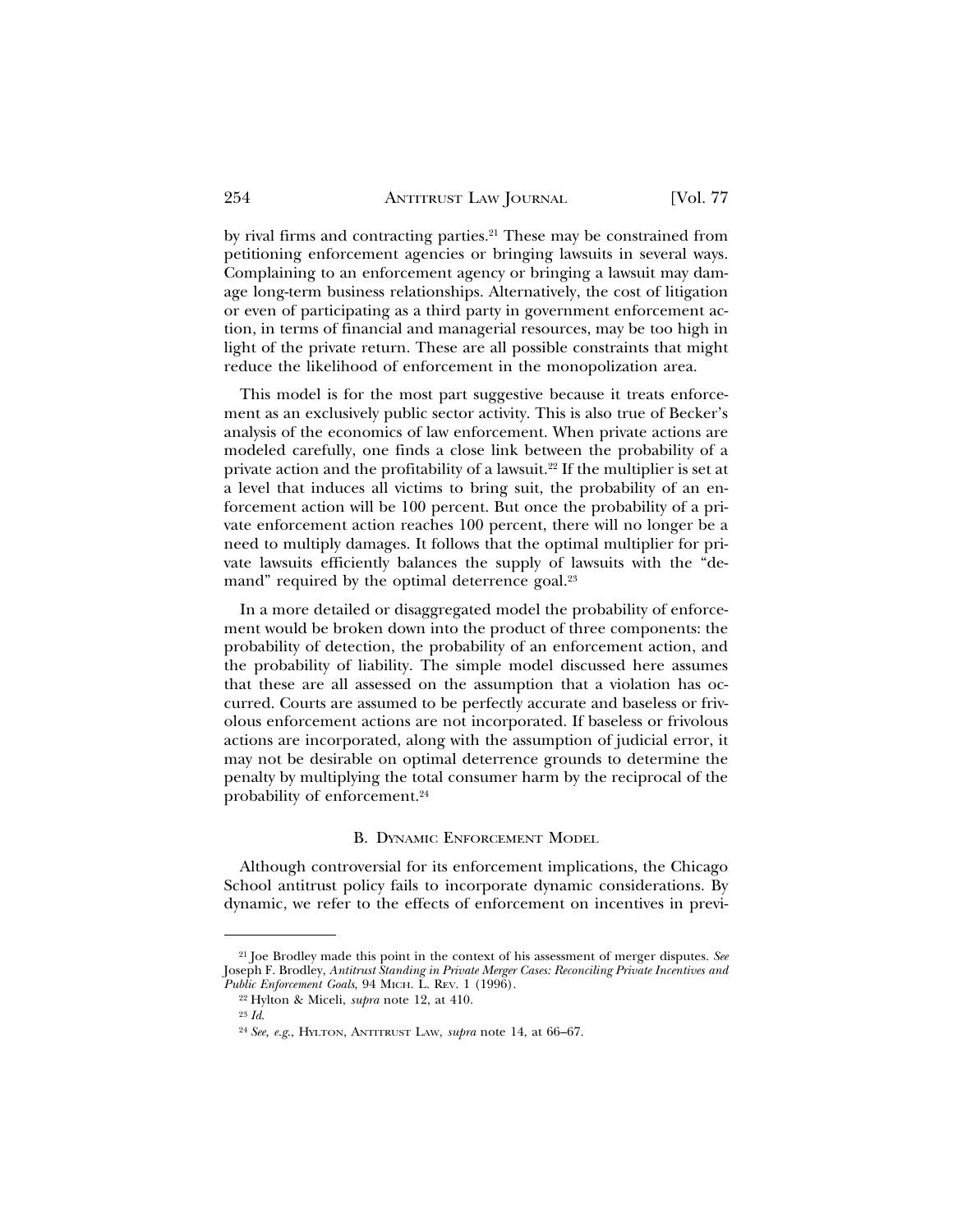ous time periods to invest in activities. Return to the simple model shown in Figure 1. Suppose there are two time periods. In the first, the firm decides whether to invest in an activity that generates the market. In the second, the firm decides whether to take the monopolizing act.

Suppose the firm designs and produces a new, superior type of artificial tooth in the first period.25 Suppose also that the firm cannot get a patent on the design and that the tooth is easily replicable. Facing the risk of immediate competition from firms that copy its design, the firm may decide to take an action that excludes rivals for some period of time. Suppose, for example, the firm enters into exclusivity contracts with the most important downstream sellers of dental products. The exclusivity contracts will not exclude competition forever, nor for a period as long as a patent, but the contracts will exclude competition long enough for the innovating firm to earn a supracompetitive return on its investment in the artificial tooth design.

In this dynamic story, what happens to consumers when the firm creates the market and then takes an act that excludes competition? As in the static story, some surplus is transferred to the firm  $(T)$  and some surplus is destroyed (*D*). However, unlike the static story, the firm's conduct has also rewarded consumers with the residual consumer surplus that remains after the monopolizing conduct  $(W)$ . If not for the firm's first-period investment, which was undertaken because of anticipation of profits generated from second-period exclusionary conduct, consumers never would have received the residual surplus.

The optimal antitrust penalty has to be designed to reconcile conflicting welfare concerns. There is the static welfare concern addressed earlier: the monopolizing firm should be forced to regurgitate the transfer and to pay for the destroyed surplus *D* in order to optimally regulate (in the first-best sense) its incentive to monopolize. However, the penalty will also affect ex ante investment incentives. In order to optimally regulate investment incentives, the ideal penalty would be negative; it is a subsidy equal to the residual surplus. This is because the private benefit of the firm's investment is simply the transfer (*T*). The social benefit of its investment is the sum of the transfer and residual surplus (*T*+*W* ). In order to align private incentives to invest with social incentives, the punishment authority should award the monopolizing firm with a bounty equal to the residual surplus. These conflicting welfare concerns are not easy to reconcile.

<sup>25</sup> This example, based partially on *United States v. Dentsply International, Inc*., 399 F.3d 181 (3d Cir. 2005), is taken from Evans & Hylton, *supra* note 4.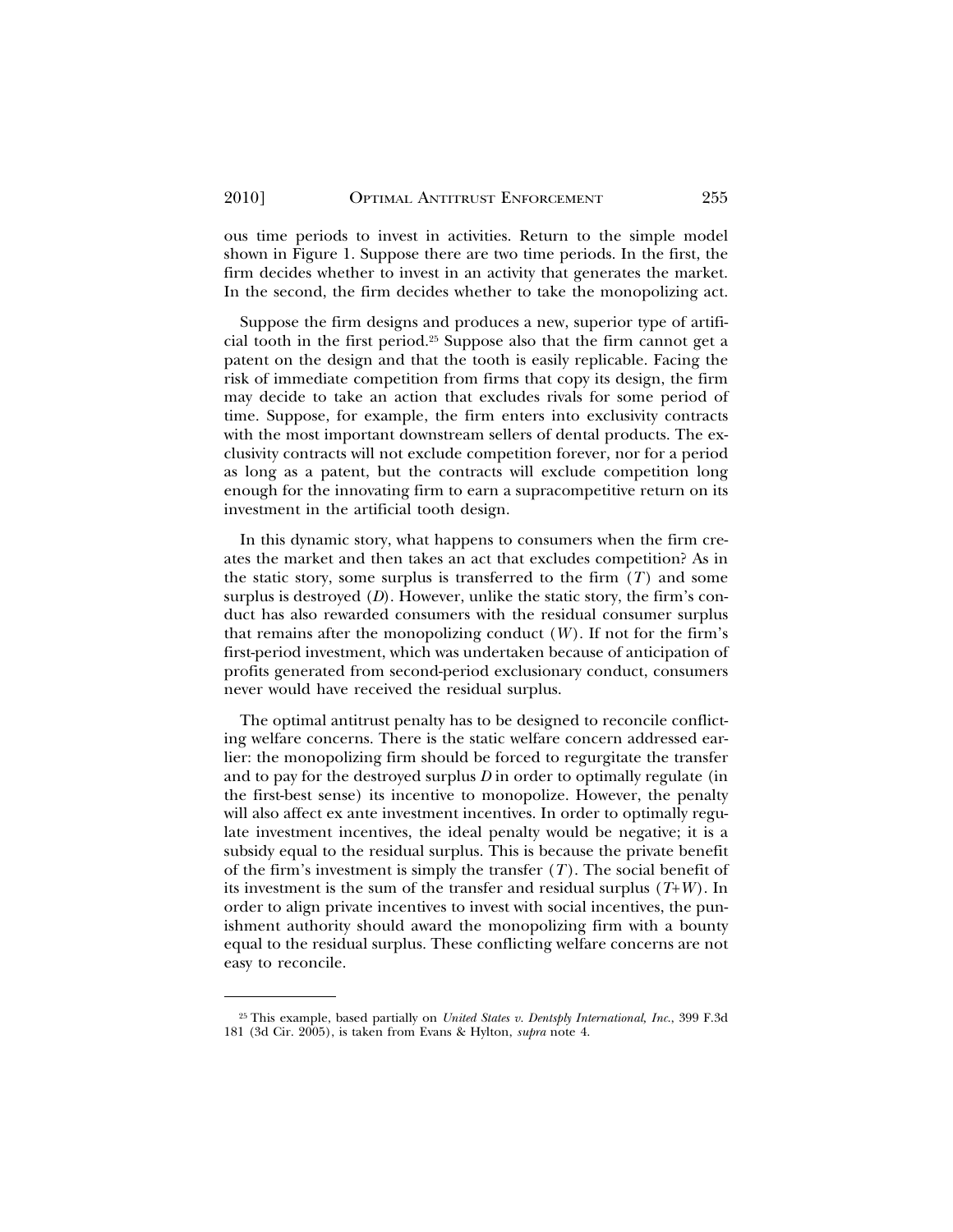#### 256 ANTITRUST LAW JOURNAL [Vol. 77

We assume that the monopolizing firm cannot engage in price discrimination. If the firm implements perfect price discrimination in the monopolization stage, charging each consumer the maximum that he is willing to pay, there will be no economic basis for imposing a penalty, or for providing a subsidy. The perfectly discriminating monopolist will not destroy any surplus; and, given this, there will be no need to impose the static penalty in order to regulate the monopolization incentive. And since the perfectly discriminating monopolist will not externalize any surplus that it generates from innovation to consumers, there will be no need to provide a subsidy in order to optimally regulate the investment incentive. An alternative scenario to consider is where the firm can discriminate only enough to capture the residual surplus. In this case the optimal dynamic penalty will be the same as the static penalty. It will still be socially desirable in this case to regulate the monopolization incentive, but not the investment decision.

In our study of the dynamic enforcement model,<sup>26</sup> we found that the optimal penalty is a weighted average of the static penalty and a subsidy based on the residual surplus. Specifically, the optimal antitrust penalty in the dynamic setting is of the form

$$
Dynamic\,\,Penalty = (1 - \theta)\,\left(\frac{T+D}{P}\right) + \theta\left(\frac{-W}{P}\right) + C,
$$

where the weighting parameter  $\theta$ , itself an increasing function of the penalty, varies with the relative responsiveness of the firm's monopolization and investment incentives to changes in the penalty. If a change in the penalty would have no effect on ex ante investment, while discouraging the monopolizing act,  $\theta$  will be close to zero, and the dynamic penalty will be roughly the same as the static penalty. This might be observed if the firm's discount rate is so high that a change in the penalty has little effect on ex ante investment incentives. If the change in the penalty has a big impact on ex ante investment, the optimal penalty probably will be negative—specifically, a subsidy based on the residual consumer surplus.

The sign and size of the optimal antitrust penalty depend on several factors. If the expected enforcement cost is greater than the residual surplus ( $PC > W$ ), then the optimal dynamic penalty is always positive.<sup>27</sup> This is unlikely to be observed in general. It would be an enormously inefficient administrative process that resulted in enforcement costs that always exceeded the residual surplus generated by a new product. Alter-

<sup>26</sup> Hylton & Lin, *supra* note 4.

<sup>27</sup> *Id*. at Appendix, Case 1.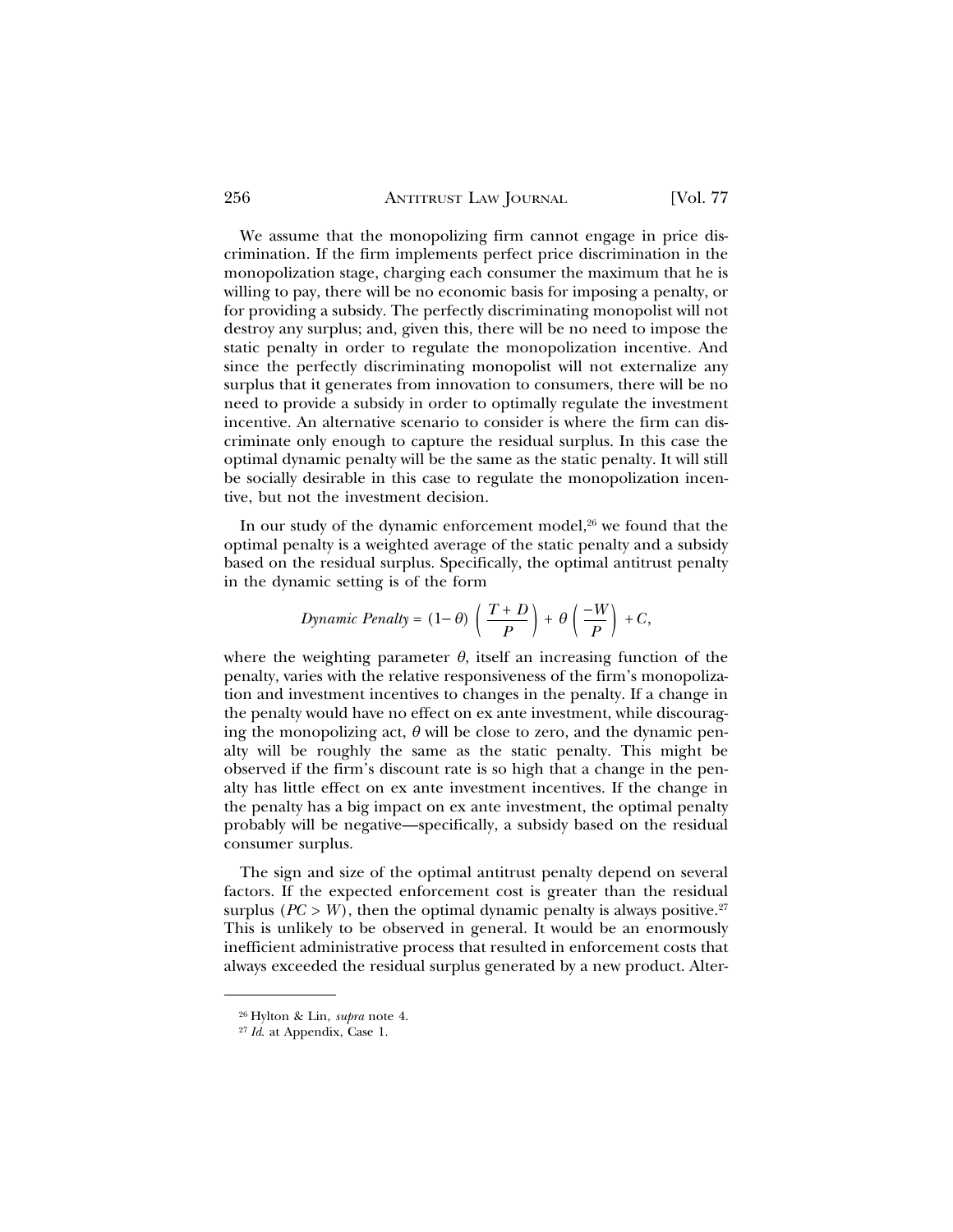natively, the case in which the expected enforcement cost exceeds the residual surplus can be viewed as encompassing the instances in which the residual surplus from innovation is trivial, another scenario that should be regarded as a special case.

If the expected enforcement cost is less than the residual surplus (*PC*  $\langle W \rangle$ , the optimal dynamic penalty could be a penalty or a subsidy depending on the parameters. If the residual surplus is sufficiently large relative to the consumer harm, the optimal penalty is always a subsidy equal to the residual surplus divided by the enforcement probability less the enforcement cost  $(W/P - C)$ .<sup>28</sup> When the residual surplus is below that level, the optimal penalty could be either a positive weighted average of the static penalty and the residual-surplus subsidy (as in the formula above), or just the residual-surplus subsidy.

We present the results of a model simulation in Figure 2. The simulation assumes the parameter values are such that the optimal dynamic penalty is positive—i.e., it is not a subsidy.29 The probability of enforcement is assumed to be less than 1, specifically 0.7; the cost of enforcement is set at 2, which is the minimum value for the static penalty.<sup>30</sup> Even in this case, the dynamic penalty is substantially less than the static penalty and the implicit multiplier on consumer harm is less than 1. Unlike the static penalty, the dynamic penalty converges toward a fixed amount as the total consumer harm grows. The ceiling on the dynamic penalty represents the limit at which investment is excessively discouraged by any further penalty increase.

#### II. IMPLICATIONS

The purpose of the model summarized in the previous part is to incorporate dynamic efficiency considerations directly into the economic analysis of antitrust enforcement. This is in contrast to the traditional approach, which relies on a static analysis and then adds dynamic efficiency considerations on at the end as footnotes, afterthoughts, and qualifications. Incorporating the dynamic efficiency issue at the outset forces the analyst to design and evaluate basic features of antitrust enforcement policy with dynamic cost considerations in mind.

<sup>28</sup> *Id*. at Appendix, Case 2.

<sup>29</sup> This biases our simulation in the direction of larger (dynamic) penalties. If we examined a wider array of parameter values, the divergence between the optimal static and dynamic penalties would be greater than observed in Figure 2.

<sup>30</sup> Recall that the static penalty is the sum of two terms: (1) the consumer harm divided by the enforcement probability and (2) the enforcement cost. Thus, for a given enforcement probability, as the consumer harm approaches zero, the optimal static penalty approaches the enforcement cost.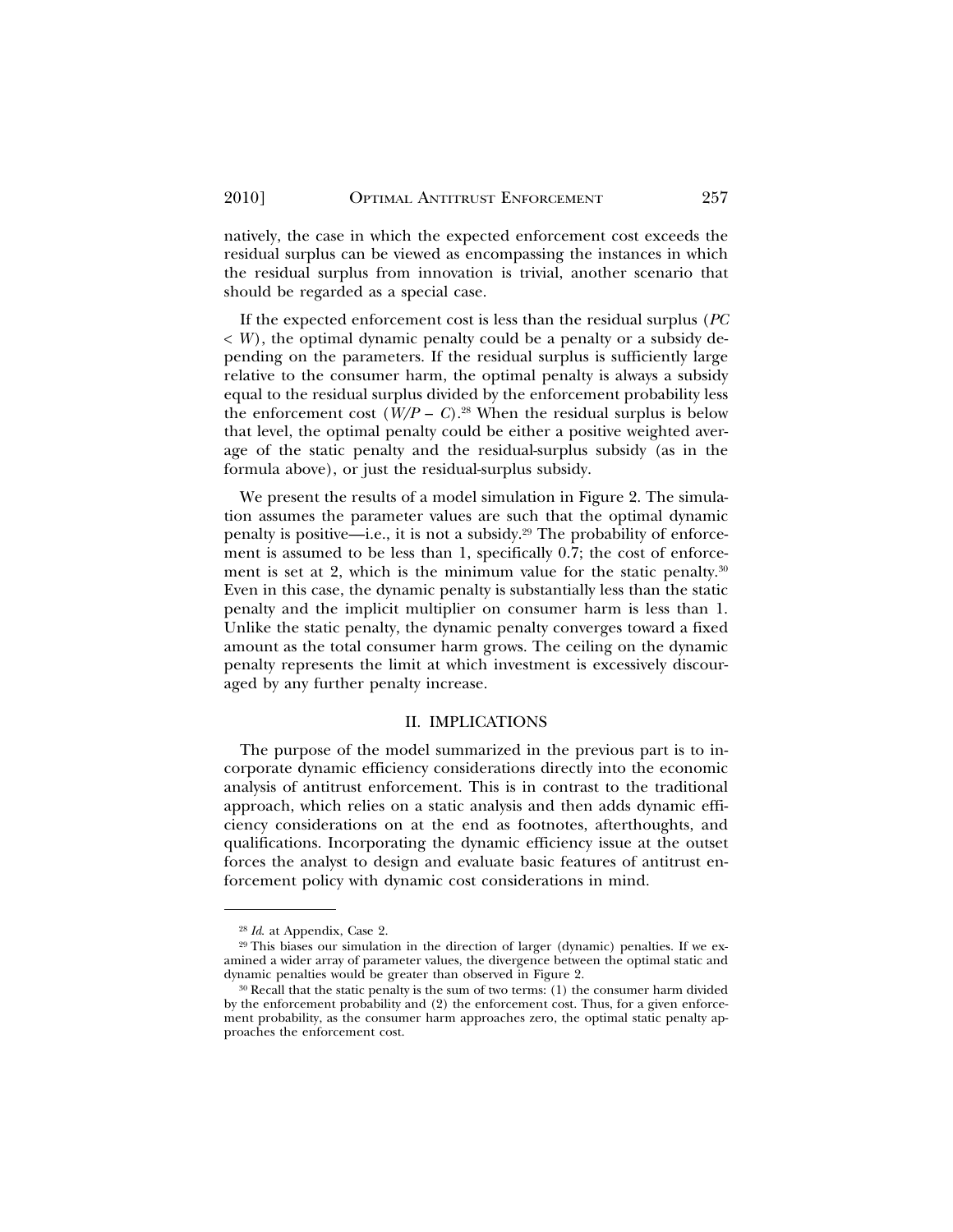

FIGURE 2: SIMULATION OF OPTIMAL PENALTY IN DYNAMIC AND STATIC ENFORCEMENT MODELS

The dynamic enforcement model has implications for antitrust policy. We will first discuss the implications for the interpretation and reform of existing law, and then consider implications for changing economic conditions.

#### A. THE REGULATORY FUNCTION OF PROFITS

The investment that we refer to in the model above could take the form of any decision to sink resources into an activity that creates or expands a market. The typical example is the development of a new product. But there is no reason to limit the application of this model to the creation of new products. Any investment that enhances the value of a product or service within an existing market could also fit within the model.31 If the new source of value that is created by costly investment is

<sup>&</sup>lt;sup>31</sup> Admittedly, this is a partial equilibrium analysis. Suppose we examined a model with two markets. An innovation in one might reduce demand in the other market, destroying surplus in the other market. Still, if consumers leave one market (the static one) to enter the innovating market, they presumably would do so only if there was a net increase in surplus for each one of them. Total surplus should therefore rise following innovation. There may be a special case in which net surplus falls, but that is likely to be a peculiar case.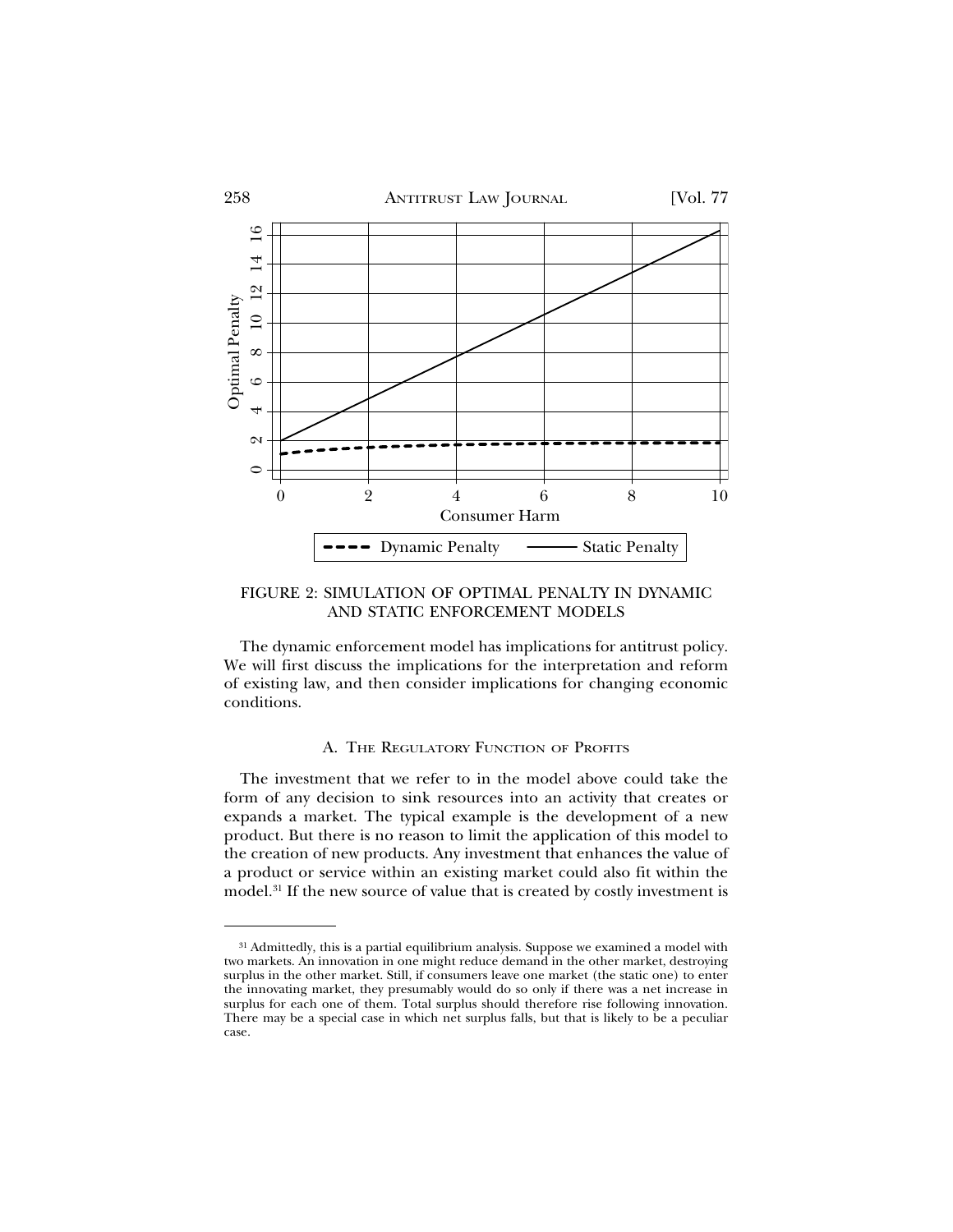easily replicable by rivals, the firm that invests initially will have an incentive to limit follow-on competition in order to secure a normal return on the investment.

Within this model, profit, rather than being a direct transfer from consumer welfare as in the static economic model, serves a regulatory function. Profit is the reward for market-creating and market-expanding investment, and the expectation of profit is the signal that generates such investment.

In the standard economic analysis of the market, profit serves as a signal for entry and exit. This is a socially productive role, but its value is diminished in antitrust analysis by the assumption that entry is blocked by the action of the monopolizing firm. With profit unable to serve as a signal that actually induces entry, the conclusion follows in the standard antitrust treatment that any profit existing beyond the short run serves no socially desirable purpose beyond the provision of a normal return on existing resources devoted to production and selling.

When profit is recognized to serve the socially productive role of encouraging investment that creates or expands markets, the argument for eliminating all opportunities for firms to charge a price that exceeds average avoidable cost is no longer as persuasive as in the static framework. Of course, this does not lead to the conclusion that all efforts to exclude rivals should be treated as per se lawful under the antitrust laws. However, the dynamic model suggests that practices that might enable a firm to exclude rivals, such as tying and exclusive dealing, should not be regarded as presumptively socially undesirable even when there is no offsetting static efficiency, such as a reduction in selling costs.

Indeed, in the special scenario where the entire anticipated profit from exclusion is necessary to induce the firm to invest in innovation ex ante, the static costs from exclusionary conduct are largely illusionary. The forgone surplus from supracompetitive pricing would never have been enjoyed by consumers if the firm did not invest in the initial time period.32 Consumers suffer no costs from exclusion. They gain to the extent of the residual surplus.

<sup>32</sup> This has implications for the importance of the welfare standard used to assess anticompetitive conduct; specifically, the total harm versus consumer harm debate. We noted earlier that our optimal enforcement prescriptions are based on a total welfare objective. But even if we adopted (short-run) consumer welfare as the appropriate maximand, there would still be some constraint on the total fine that would be optimal to impose on an antitrust violator. The implications of our enforcement model for antitrust analysis may be weakened to some degree but they do not become irrelevant once the objective function is switched from total welfare to consumer welfare.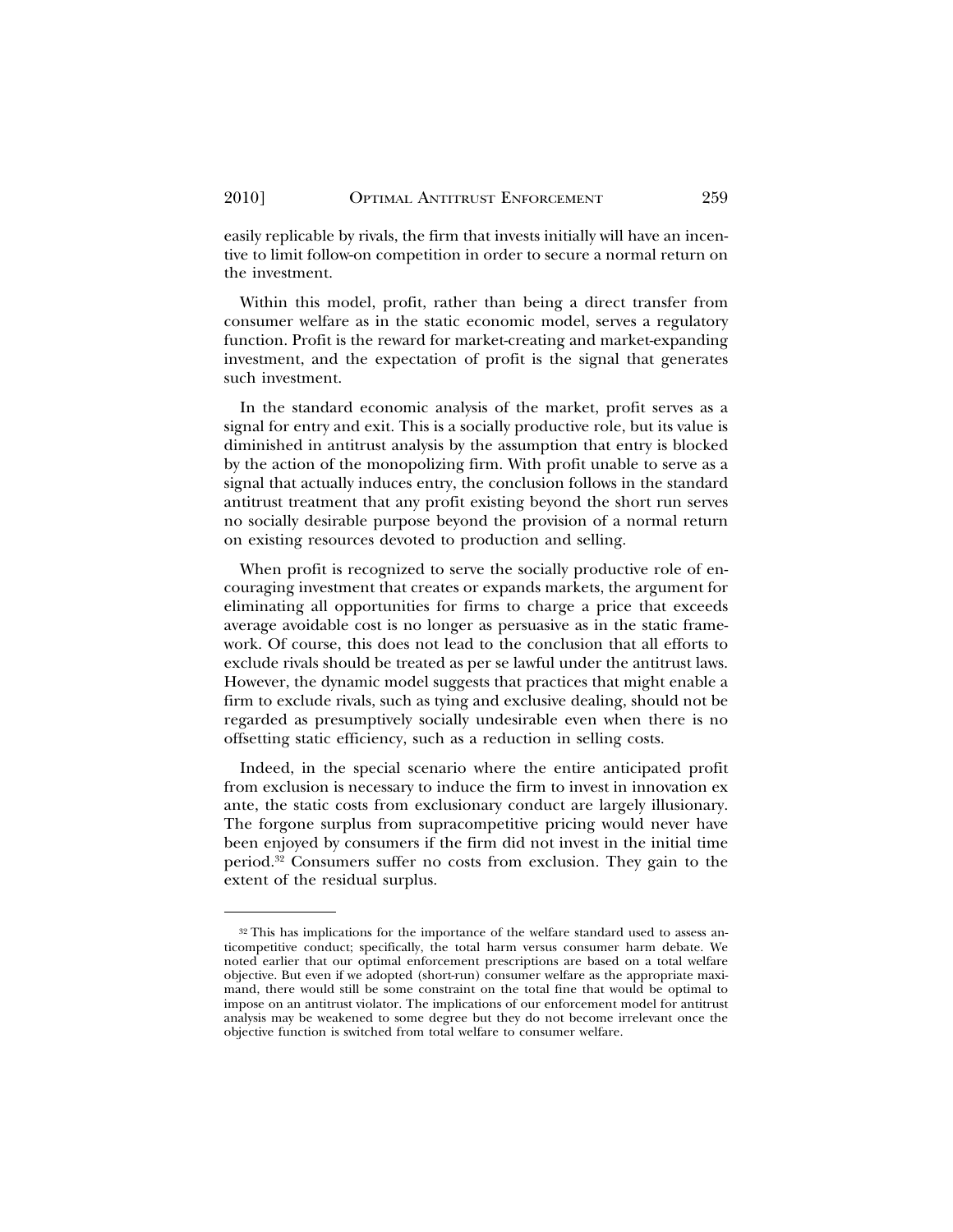#### B. UNDERSTANDING SECTION 9 DOCTRINE

One longstanding paradox of Section 2 doctrine was at the core of Judge Learned Hand's decision in *Alcoa*. Hand noted that cartels are per se illegal and then argued that a monopoly is equivalent in effect to a cartel.33 From this analogy it followed that the exercise of monopoly power should be treated as an offense under the Sherman Act.34 The paradox created by the law is that the mere exercise or exploitation of monopoly power is perfectly legal under American law. What explains this paradox?

Evans and Hylton argue that the safe harbor created in American law for monopoly exploitation reflects the recognition by courts that Section 2 should not be enforced so broadly as to discourage innovation innovation understood capaciously to encompass the creation of new markets and expansion of existing ones.35 Under this view of the law, the paradox described by Judge Hand is not a paradox at all. The courts are unable to fashion precise case-specific penalties of the sort envisioned in the optimal enforcement model. If the courts were able to do so, they would award subsidies in some antitrust cases involving innovation antecedent to monopolization. But given the inability (or, more precisely, lack of technical capacity) of courts to design optimal case-specific penalties, they have shaped antitrust doctrine in a way that effectively shields firms from antitrust liability in a substantial set of the instances in which innovation is antecedent to monopolization. The law prohibits a narrow set of monopolizing acts, while leaving firms a great deal of room to adopt competitive strategies—whether advertising, product differentiation, protection of trade secrets, acquisition of patents, packaging, pricing, allocation of supply—that have the effect of excluding rivals.<sup>36</sup> Indeed, although the scope of monopolization law has appeared to wax and wane over various time periods, $37$  the most expansive theories of exclusionary conduct, associated with the school of industrial organization scholarship initiated by Joe Bain,<sup>38</sup> have never gained a serious foothold in American monopolization law.

<sup>33</sup> United States v. Aluminum Co. of Am., 148 F.2d 416, 427–28 (2d Cir. 1945).

<sup>34</sup> *Id*. at 428.

<sup>35</sup> Evans & Hylton, *supra* note 4.

<sup>36</sup> *Id*. at 211–12.

<sup>37</sup> *See, e.g*., HYLTON, ANTITRUST LAW, *supra* note 14, at 186–229.

<sup>38</sup> JOE S. BAIN, BARRIERS TO NEW COMPETITION: THEIR CHARACTER AND CONSEQUENCES IN MANUFACTURING INDUSTRIES (1956).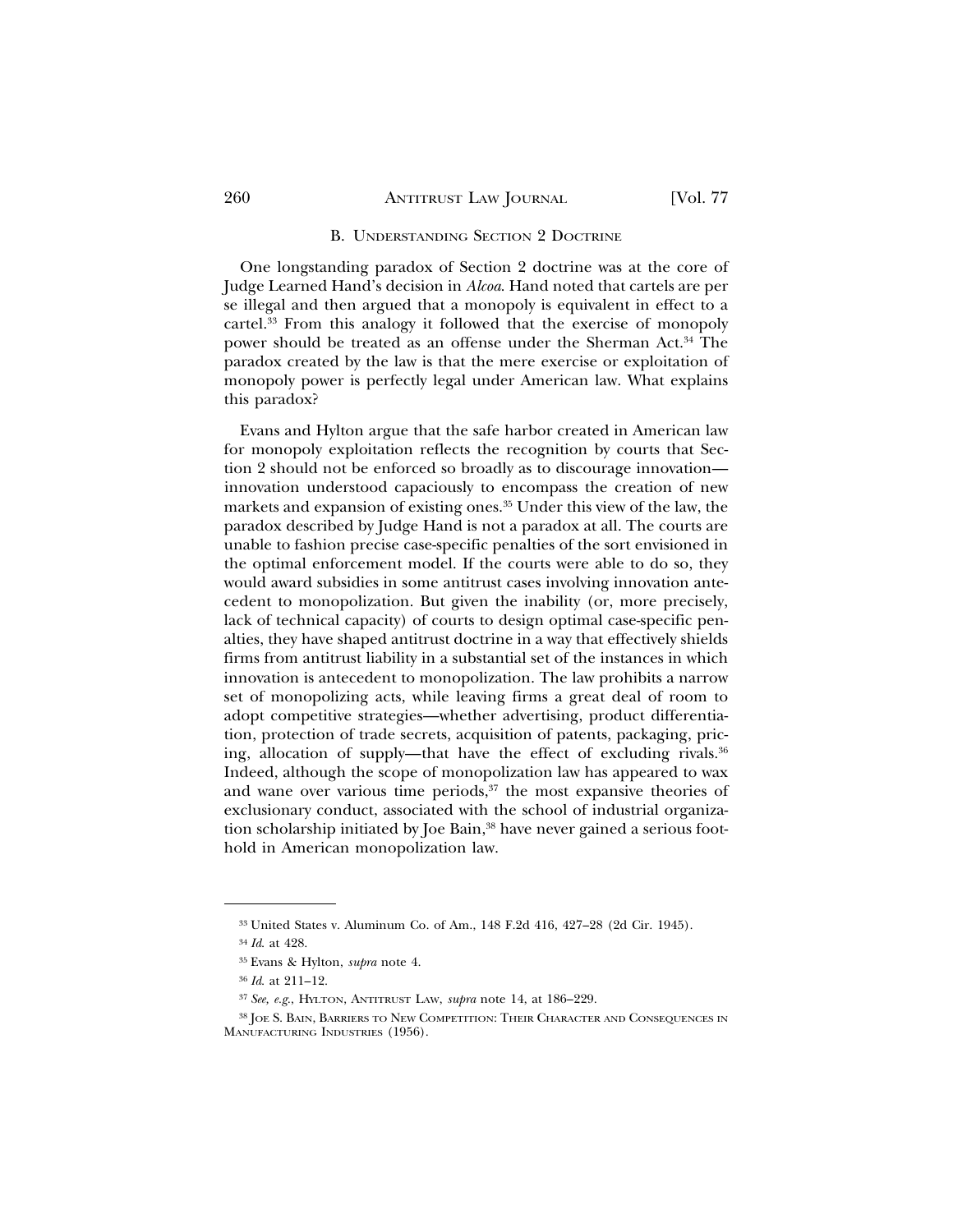The static enforcement model is incapable of providing a positive theory of this basic feature of monopolization law.39 Under the static enforcement model, firms that exploit monopoly power gained through luck should be penalized to the same degree as those that exploit monopoly power gained through exclusionary conduct.40

To say that the dynamic enforcement model provides a positive theory for the exploitation safe harbor in existing Section 2 case law is not to say that the law is optimal in its current state. The safe harbor is surrounded by soft edges rather than a hard shell, and the current trend in the enforcement agencies is to press in at the edges of the shell. Moreover, there is no way to tell on a priori grounds whether it would be optimal to broaden the scope of the safe harbor. The approach we take to policy is to suggest that cases involving innovation, considered broadly, would be ideal candidates to be swept into the safe harbors of Section 2 case law.

#### C. DAMAGES

The dynamic enforcement model suggests that treble damages for Section 2 violations may be socially undesirable. The static enforcement model, as we noted, probably implies this already. Given that monopolizing conduct is seldom conducted in secrecy, $41$  the probability of detection and enforcement is likely to be high in most serious cases of exclusionary conduct. Even within the static enforcement model, the argument for applying a multiplier to penalties based on consumer harm would not be uncontestable in monopolization cases. If, as seems plausible, the joint detection and enforcement probability is high in monopo-

<sup>39</sup> Evans & Hylton, *supra* note 4, at 220–24. The exclusion versus exploitation distinction appears to be an international norm. Although EU antitrust law formally prohibits monopoly exploitation, in practice the European competition authorities seldom bring prosecutions against cases of exploitation. *Id*. at 221–24.

<sup>40</sup> Obviously, one could argue that the law is indifferent to exploitation and is really concerned only with exclusion. But this leads to the question, why bother? Why should the law punish exclusion when it is not followed by exploitation? In actual practice, every monopolization case involves a claim of exploitation. Courts justify punishment on the ground that exploitation hurts consumers and destroys surplus, even when it merely transfers wealth between firms.

<sup>41</sup> Of course, there are counterexamples. A firm might obtain a patent on fraudulent grounds. In this case, one might say that the monopolizing act (the acquisition of the patent) was carried out in secrecy. But even in this example, the final result of the patent—the monopoly—and its immediate cause (the patent) are both open and obvious to everyone. If the patent monopoly is substantial, rival firms would have incentives to challenge it. Those firms would have incentives to invest resources into discovering the fraud, or at least challenging the monopoly. In general, almost every example of monopolization involves conduct that is open and obvious in its effect, and in this sense is different from the collusion case. We thank Maurice Stucke for suggesting this counterexample.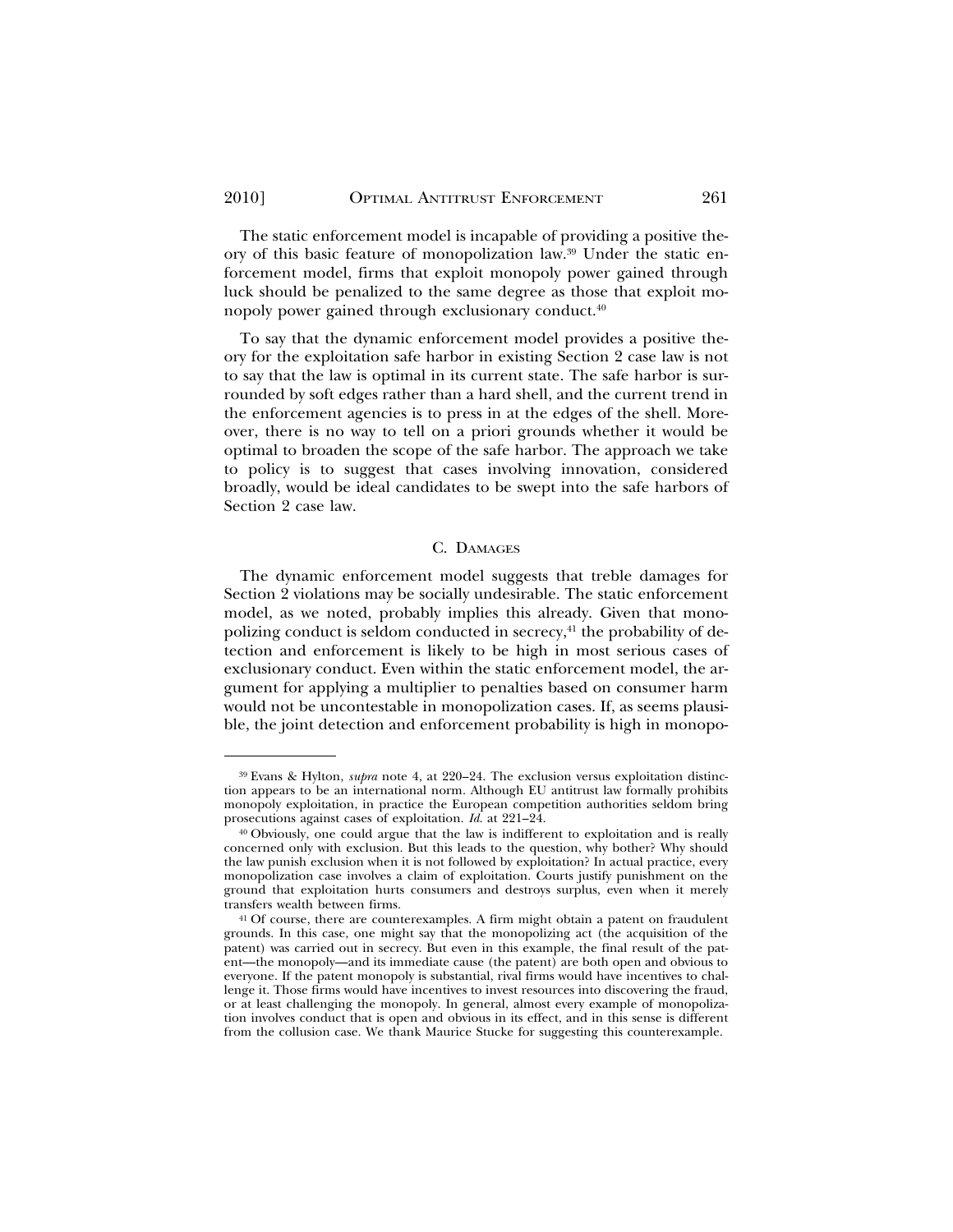lization cases, the optimal static penalty is roughly equal to the sum of the transfer and deadweight loss. If the treble damages remedy is roughly three times the transfer, then the treble damages remedy probably will be greater than the optimal static penalty.

Of course, this argument assumes that detection is the key factor causing variability in the probability of private enforcement efforts. If detection is not the key factor, and instead it is weak incentives for private enforcement actions, then the argument for a damages multiplier in monopolization cases becomes stronger. But this raises the question why private enforcement incentives would be weak, especially when rivals (excluded firms) can easily complain to competition authorities or sue under a statutory framework that provides attorney's fees to plaintiffs.

The dynamic model adds another reason to question the general desirability of trebling in Section 2 cases. In the innovation antecedent to monopolization scenario, there are two levels for the optimal dynamic penalty: a pure subsidy equal to the residual surplus multiplied by the reciprocal of the enforcement probability, and a weighted average of the static penalty and the residual surplus subsidy (both multiplied by the reciprocal of the enforcement probability). No matter which form is correct for a particular case, the optimal dynamic penalty is less than the optimal static penalty. If the probability of enforcement is high in monopolization cases, then the optimal dynamic penalty, because it is less than the static penalty, will also be less than the treble damages measure.

It should be clear that this is a default approach we are suggesting. The model incorporates the probability of enforcement as a parameter that can take different values. If the probability of enforcement for some particular set of monopolization law violations is unambiguously low, then the enforcement model could generate a corresponding dynamic fine that is greater than the treble damages measure. But this is not necessarily so. Unlike the static enforcement setting, the dynamic penalty may actually decline as the probability of enforcement falls.42 And

<sup>42</sup> *See* Hylton & Lin, *supra* note 4. First, the optimal responses of the dynamic penalty to changes in key parameters are more complicated than in the static model. A small reduction in the probability of enforcement could increase the optimal dynamic penalty, the opposite of the static enforcement model. The reason is that a small reduction in the enforcement probability alters the sensitivity of investment to the penalty. This imparts a type of "substitution effect" (in contrast to the "scale effect" of diluting enforcement), which may result (paradoxically) in a reduction in the optimal penalty level. For large changes in the probability of enforcement, the results are also more complicated. For example, as the enforcement probability goes to zero, the model's recommendation shifts from the scenario in which a positive penalty is optimal to that in which a negative penalty (the subsidy) may be optimal. The reason is that as the enforcement probability falls, the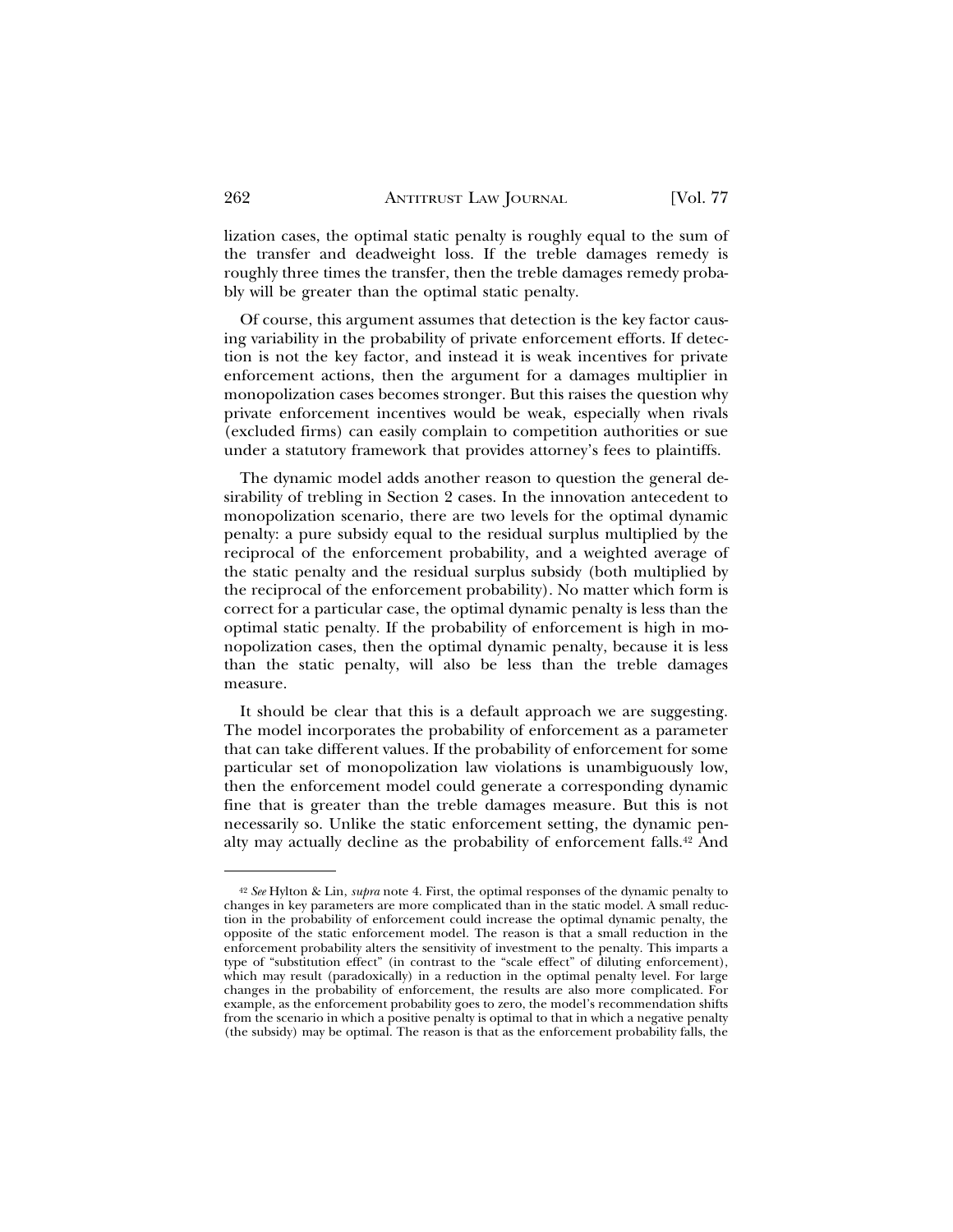there are additional complications that could be brought into the model that would limit the optimal size of any multiplier based on the probability of enforcement.43 The most important complication of this sort is the possibility of false convictions and the existence of claims (baseless or frivolous) that take advantage of such errors.

#### D. EXPANDED SAFE HARBORS AND NO-FLY ZONES

Of course, the courts do not attempt to calculate optimal case-specific penalties and subsidies, as envisioned in the model. Instead of subsidies, the general approach of courts is to create porous exemptions or safe harbors in the case law. The most important safe harbor is that for mere exploitation of monopoly power. The exploitation safe harbor can be viewed as a rough approximation of the dynamic enforcement model's implications. Firms are not penalized for merely charging the monopoly price, but then they are not given subsidies for instances in which the residual surplus from their market investments is large relative to the consumer harm resulting from exploitation.

The optimal enforcement model provides a guideline for safe harbors and interpretation rules that move the law toward exempting, on dynamic efficiency grounds, some instances of alleged monopolization. For example, the model provides a justification for the decision in *United States v. Jerrold Electronics Corp.*, 44 where the court applied the rule of reason to Jerrold's tying policy during the period in which the policy was thought to be necessary for the successful launch of its product (television antennae systems) in an uncertain market environment. The result is equivalent to a safe harbor; the rule of reason applied to tying permits a court to take efficiencies into account, which often results in a finding of legality.

A broader application of the model is possible to market power issues. In order to find a firm guilty of monopolization, a court must first determine that the firm has market power. Market power is understood as the ability to raise price without the constraint of competition from existing firms or from new entrants. Although easy to state, the market power

ratio of enforcement costs to the residual surplus falls too. If the residual surplus is large relative to the consumer harm, the subsidy may become the optimal enforcement outcome after a large change in the enforcement probability. These technical questions are addressed in Hylton & Lin, *supra* note 4.

<sup>43</sup> One factor is the type of test that is used to determine legality. If it is a rule of reason type test, which is similar in form to a negligence test, the social desirability of multiplying damages is ambiguous, see Richard Craswell, *Deterrence and Damages: The Multiplier Principle and Its Alternatives*, 97 MICH. L. REV. 2185 (1999).

<sup>44</sup> 187 F. Supp. 545 (E.D. Pa. 1960), *aff'd per curiam*, 365 U.S. 567 (1961).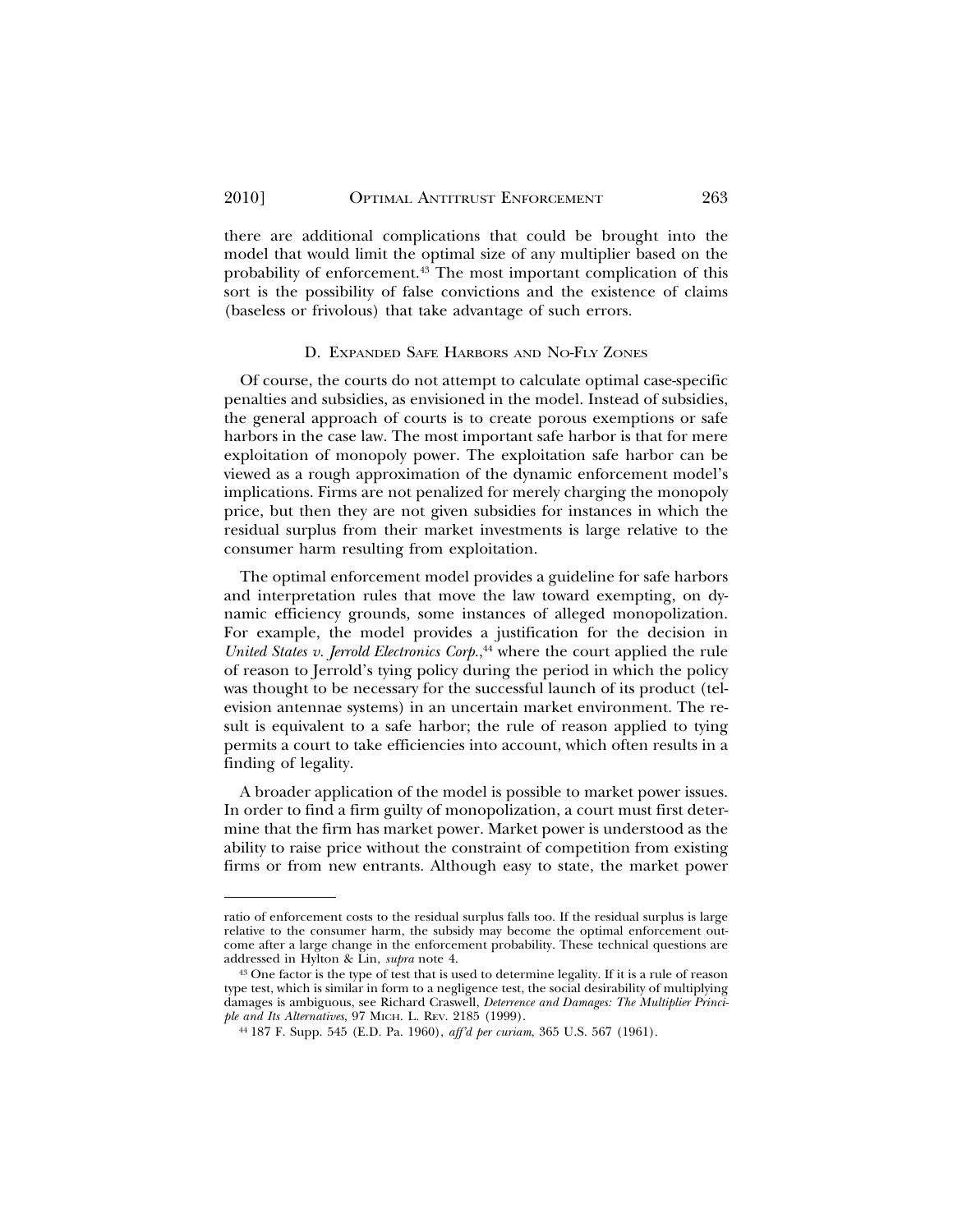test inevitably involves a complicated assessment of facts and the exercise of discretion, especially with respect to burdens of proof. In short, market power is a legal construct that permits courts to exempt some cases from penalization for a large set of reasons that may not be entirely explicable in terms of short-term price-setting ability.

This model suggests that in the innovation antecedent to monopolization setting, market power should be used more expansively as a screen to exempt some firms from liability under the Sherman Act. In a case where the residual surplus from market investment is large relative to the consumer harm, the dynamic enforcement model implies that a subsidy, rather than a fine, may be the socially desirable response from the enforcement authority. Given the inability of courts to award subsidies, the appropriate practical response from a court in such a case is immunization through the market power test. This implies that in the innovation antecedent to monopolization setting, where the residual surplus is likely to be large relative to consumer harm, courts should demand more of the evidence offered to prove the existence of market power, and err on the side of the broader market definition with more substitutes.

This argument can be approached in terms of the ratio of false conviction costs to false acquittal costs.45 The dynamic efficiency concern, when taken into account, raises the ratio of the false conviction to the false acquittal cost. This implies that the burden of proof that plaintiffs have to meet on the monopoly power issue should be increased.

Consider, again, the artificial tooth hypothetical. In a monopolization case, the first issue that would confront a court is whether to treat the innovating firm as having monopoly power. Suppose the new artificial tooth is superior to existing types. The court has a choice whether to define the market as one based narrowly on the specific features of the new artificial tooth, or on the general features of many varieties of artificial tooth. If it chooses the former definition, the defendant has a market share of 90 percent; if the latter, the defendant's market share is only 10 percent. Choosing the latter (broad) market definition effectively exempts the innovating firm from Section 2 liability. The dynamic enforcement model suggests that where the residual surplus from inno-

<sup>45</sup> We are referring to the error cost approach to antitrust. *See* Frank H. Easterbrook, *The Limits of Antitrust*, 63 TEX. L. REV. 1 (1984); Keith N. Hylton & Michael Salinger, *Tying Law and Policy: A Decision-Theoretic Approach*, 69 ANTITRUST L.J. 469 (2005); James C. Cooper, Luke M. Froeb, Dan O'Brien & Michael G. Vita, *Vertical Antitrust Policy as a Problem of Inference*, 23 INT'L J. INDUS. ORG. 639, 639–64 (2005).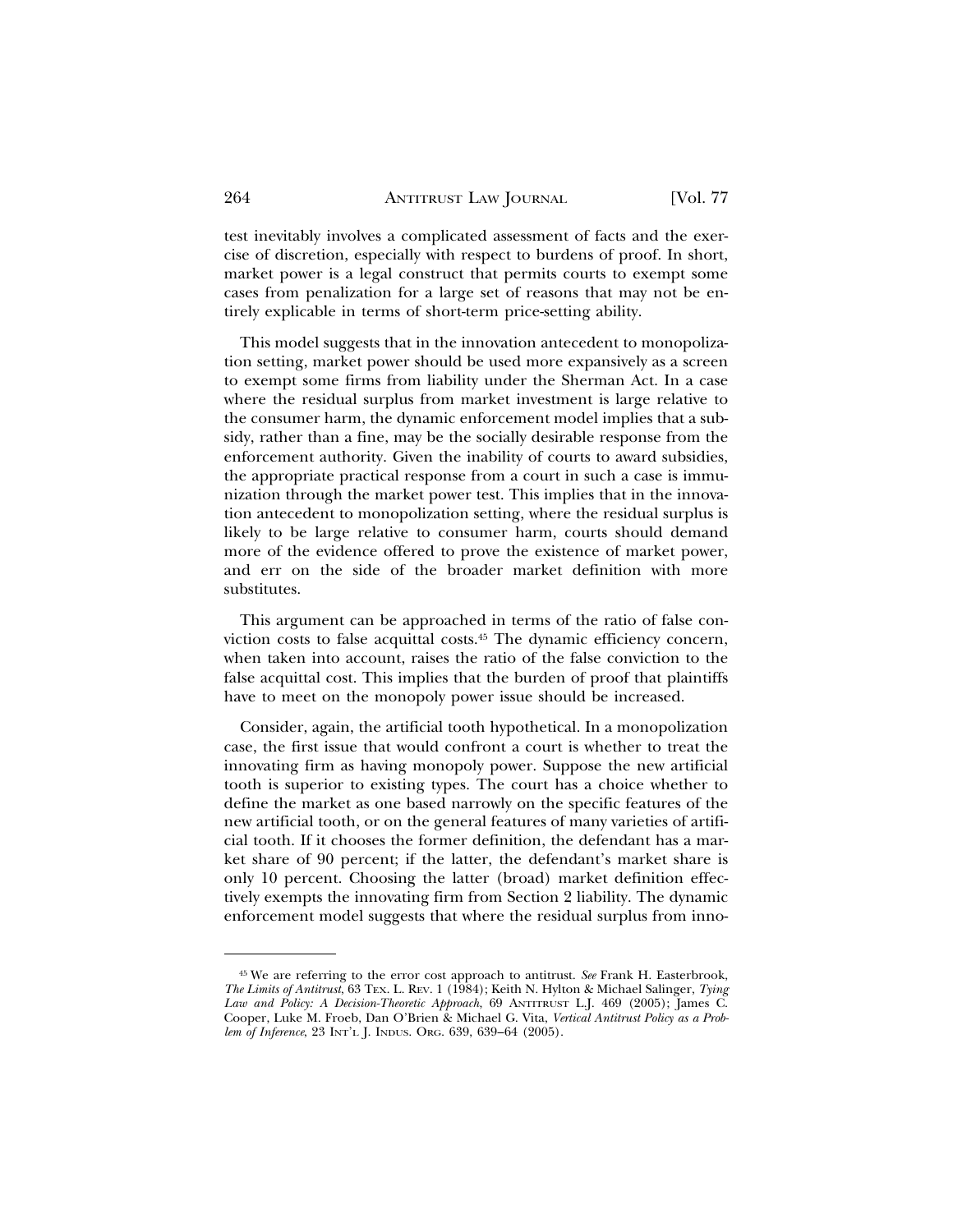vation is large relative to the consumer harm, a court should be biased toward the broad market definition.

The lessons of this model can be used to examine the summary judgment decision for the defendant, Del Monte, in a recent case involving pineapples.46 After nearly a decade and a half of research and development, Del Monte created a new variety of extra-sweet pineapple called the MD-2.47 A monopolization class-action lawsuit was filed against Del Monte for efforts that it took to discourage rival firms from producing and marketing the same variety. In an analysis of the market power issue, the court noted that the plaintiffs' expert had excluded from the relevant market other varieties of sweet pineapple, effectively treating the MD-2 as a single market.<sup>48</sup> The court reviewed the arguments of the plaintiffs' expert and granted summary judgment in favor of Del Monte. The court's opinion on the summary judgment motion is a careful examination of the plaintiffs' expert's arguments on the market power question. However, the analysis at bottom is a judgment on the burden and standard of proof. The submarket doctrine of *Brown Shoe*, 49 analyzed by the court, involves several discretionary decisions that a court has to make on the sufficiency of evidence. The *Del Monte* court's opinion reduces to the simple statement that the plaintiffs did not bring enough evidence on the question of market power.

Under the analysis of this article, a demanding proof standard on market power is precisely what courts should apply in the innovation antecedent to monopolization setting. Such an approach strikes the appropriate balance from a decision theory perspective because it treats false convictions as having a relatively high cost. Setting a high standard of proof effectively creates a zone of safety from antitrust liability for the firm that creates the very market it is accused of monopolizing.

The court noted that the evidence suggested that Del Monte had a legitimate business justification for its conduct, and that Del Monte's efforts to discourage rivals did not appear to have had a significant effect in delaying their efforts to enter the MD-2 market. If these conclusions are correct, then the pineapple dispute is best viewed as a case of innovation without any real exclusion. A penalty applied to such a case probably would do more to discourage innovation than monopolization, because it would reward erroneous enforcement and frivolous litigation.

<sup>46</sup> *In re* Fresh Del Monte Pineapples Antitrust Litig., No. 04-1628 (S.D.N.Y. Sept. 30, 2009).

<sup>47</sup> *Id*. at 6.

<sup>48</sup> *Id*. at 10–22.

<sup>49</sup> Brown Shoe Co. v. United States, 370 U.S. 294 (1962).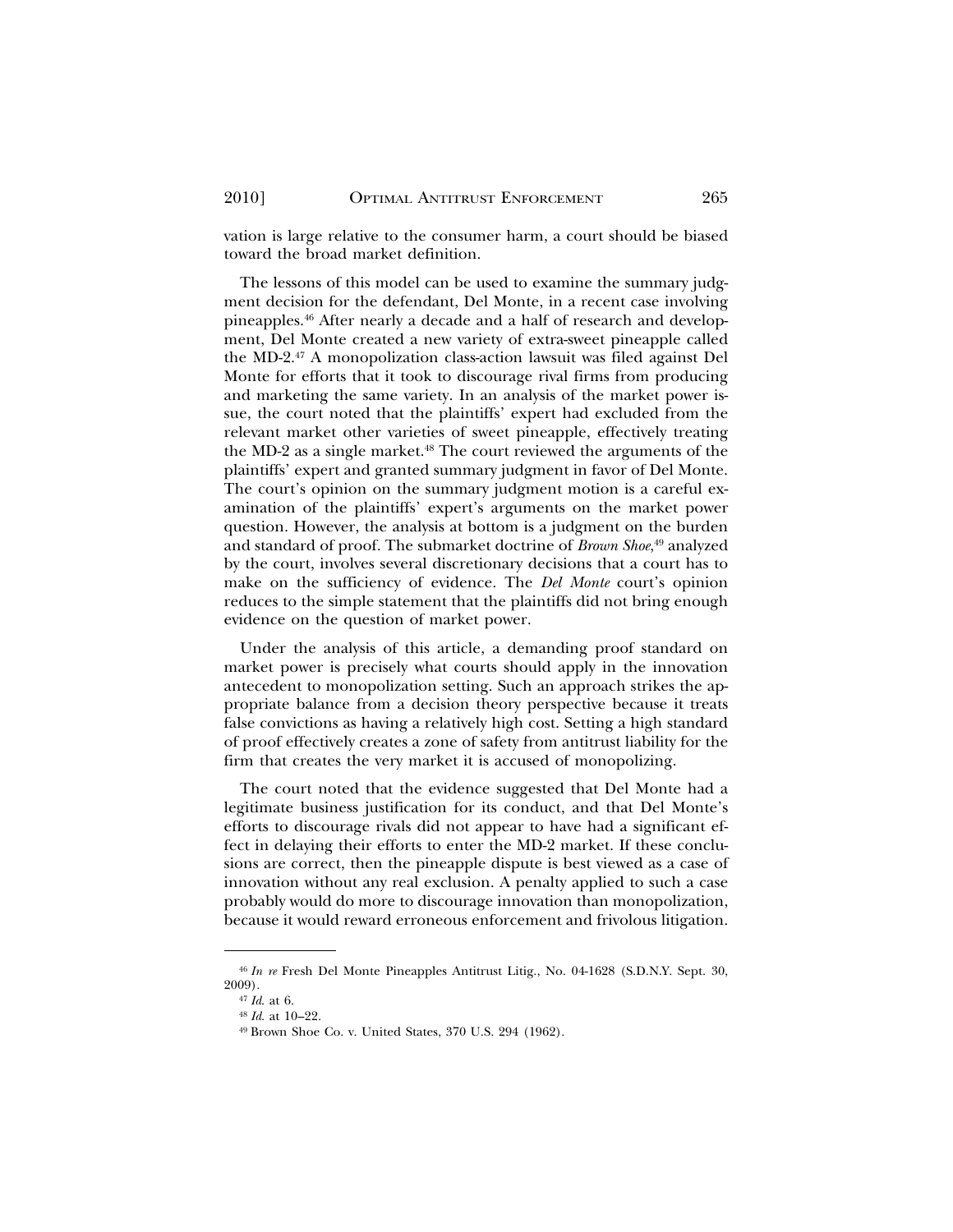Assuming the residual surplus from innovation was substantial, Del Monte would have received a subsidy, rather than a penalty, under the dynamic enforcement model. A summary judgment is not the same as a reward, but it is the best that an antitrust court can do in this setting.

#### E. MERGERS

A merger is another way in which a firm can enhance its power over price. In a horizontal merger that results in a combined entity with market power, the combined entity will increase its price above the competitive level, resulting in short-run harm to consumers. In a vertical merger that enables the acquiring firm to exclude competitors, the combined entity will raise its price, with the same impact.

As a preliminary matter, one might argue that the innovation model as described earlier in this paper is not applicable to the merger setting. Mergers are often determined by several "big picture" factors and are unlikely to be connected to the desire to secure a return on some specific product or service innovation. However, where the innovation is sufficiently substantial to create a new market, the innovating firm would have an incentive to consider how the long-term profits from innovation will be affected by the market's structure. Merger, under these conditions, would appear to be a plausible option for protecting or appropriating the rents from innovation. The availability of the merger option could then affect the incentive to invest in innovation.

Discussions of dynamic efficiencies in the merger context generally focus on the prospect that innovation will generate new rivals to the merging parties in the immediate future, dampening their ability to hike prices after the merger.<sup>50</sup> The merger of satellite radio firms XM and Sirius was permitted by the U.S. Department of Justice on the basis of this argument.51 When innovation can generate new competitors, dynamic competition provides a justification for choosing a broader, rather than narrow market as the relevant market for analysis. However, in the applications suggested by the dynamic enforcement model presented here, the pricing power gained by a merger is viewed as having ambiguous implications in the innovation setting. Consumers lose surplus to the extent the post-merger price exceeds the competitive level. But they gain surplus to the extent that anticipated post-merger price increases support investment in innovation.

<sup>50</sup> Sidak & Teece, *supra* note 4, at 623.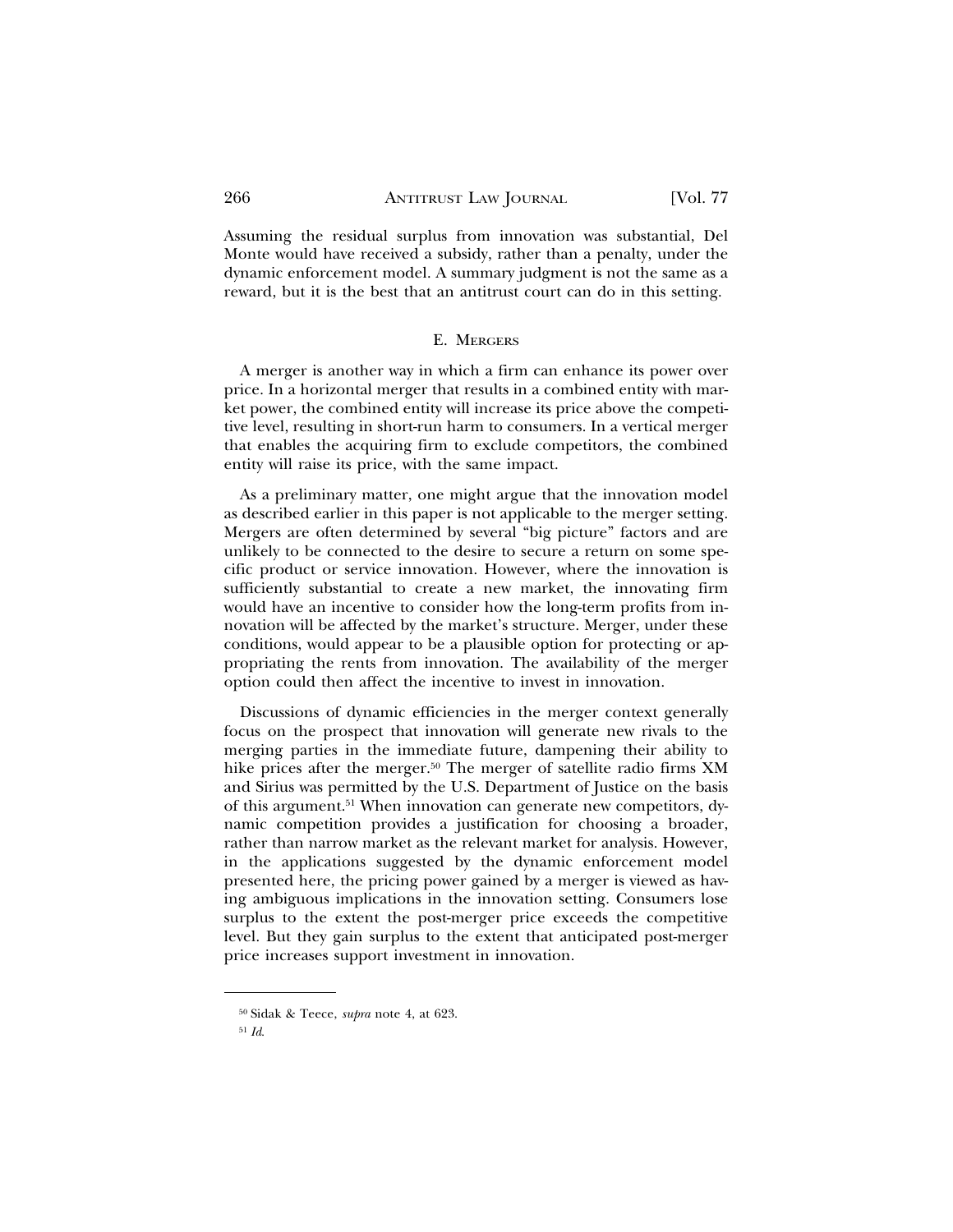The dynamic enforcement model implies that in the innovation antecedent to merger setting, a relaxation of liability and regulatory prohibitions might be socially desirable. To implement this suggestion, merger enforcement authorities would have to distinguish antecedent innovation mergers from other mergers involving no antecedent innovation. Where the residual surplus to consumers is likely to be large relative to the potential consumer harm, the merger enforcement authority should err toward the broader market definition, as in the monopolization analysis discussed above.52

Within a model, it is easy for courts to distinguish antecedent innovation cases from others. In the real world, it would be difficult to separate the two types. Every firm proposing a merger would attempt to characterize it as an antecedent innovation case. Still, the objective evidence should be sufficient to identify mergers that have substantial implications for innovation.

Consider *FTC* v. Staples<sup>53</sup> from the perspective of this model. The court had a choice between the broad market of office supply outlets and the narrow market of office supply superstores. Within the broad market, the proposed merger between Staples and Office Depot would represent roughly 5 percent of office supply sales.<sup>54</sup> Within the narrow market, the combined entity would represent at least 45 percent of sales.55 Staples had pioneered the high-volume office supply superstore. Although the time between the initial innovation and the proposed merger may appear to take this case outside of the innovation-antecedent-to-merger framework, the principles of this analysis still apply. We are not arguing that a firm that has earned its expected return from innovation within a reasonably long time period should still be permitted to act in a manner that lessens competition in order to sustain a high return. The problem, however, is uncertainty; when enforcers do not know whether the firm has or has not earned its expected return, they (as well as reviewing courts) should at least take into consideration the investment implications of blocking a merger.

<sup>&</sup>lt;sup>52</sup> This is distinguishable from the argument for regulatory forbearance offered by Sidak and Teece. *Id*. Their analysis of dynamic competition considers markets in which potential rivals have the capacity to constrain the merging firms in the immediate future. Our argument applies to the case in which no such potential competition exists.

<sup>53</sup> 970 F. Supp. 1066 (D.D.C. 1997).

<sup>54</sup> To be precise, 5.5 percent in 1996. *Id*. at 1073.

<sup>55</sup> The court referred to the twenty-seven metropolitan areas where the merger would lead to a reduction from three office supply superstores to two. Within this set of geographic markets, the post-merger share of the combined entity would range from 45 percent to 94 percent. *Id*. at 1081.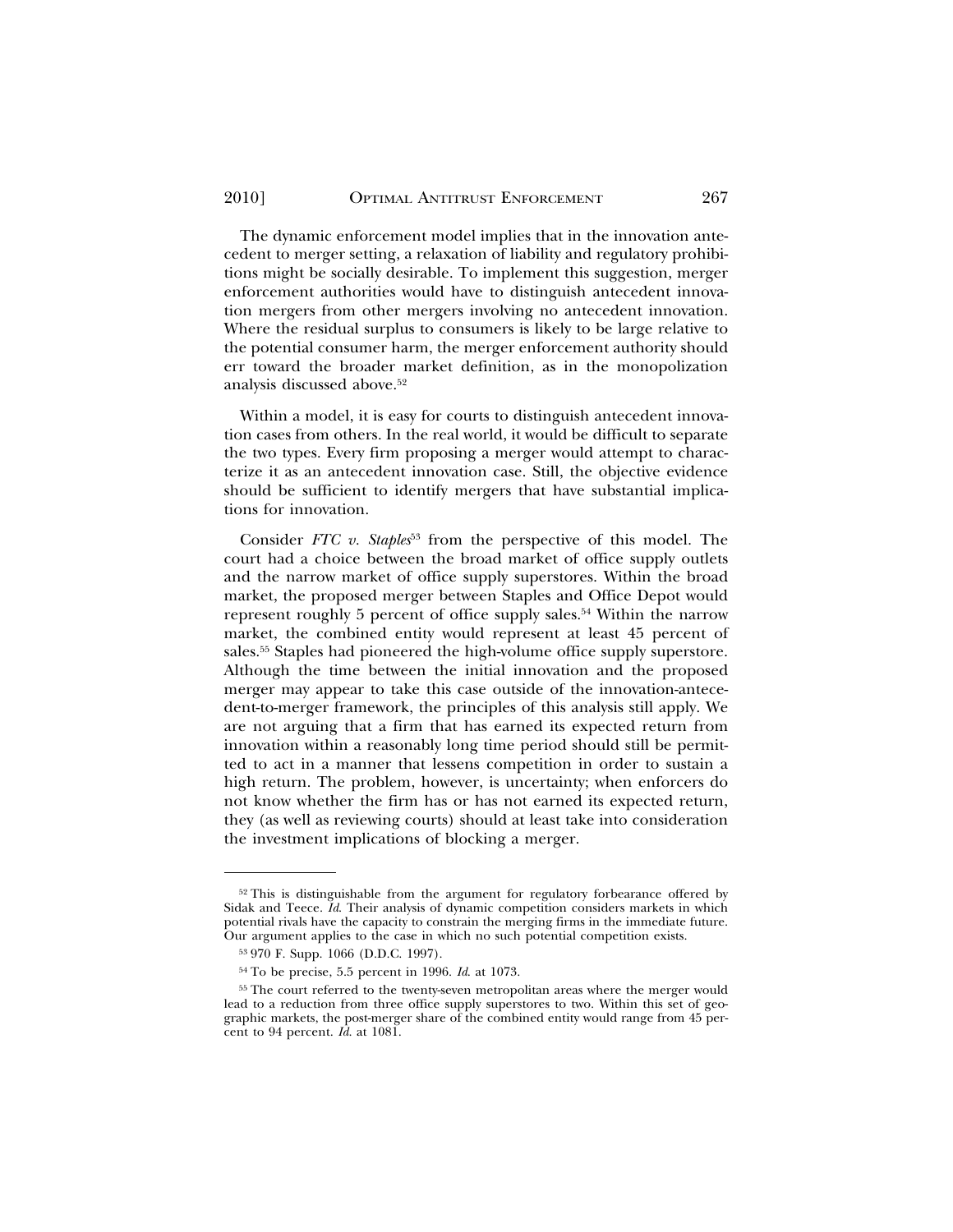Suppose the purpose of the merger was to enhance profitability through lessening competition in the submarket of office supply superstores, as the FTC charged. The FTC's policy, which prevented Staples from using the acquisition to recapture profit levels that had been eroded by entry into the submarket, discourages the very innovation that created the office supply superstore market. Forward-looking firms, realizing that merger as a cheap form of exit would be effectively prohibited by the policy, would demand a higher rate of return in order to develop a superstore submarket. If entry into the submarket is not difficult, the stream of future dynamic welfare gains forgone could easily be greater than the stream of future static welfare losses.<sup>56</sup>

Admittedly, this example suggests virtually all mergers may use this argument since virtually all of them involve some kind of innovation in product or process. But the fact that the argument could be used by nearly all mergers is not, by itself, a reason to reject it. The preferable route would incorporate the innovation defense in a manner that enables it to be used in the cases in which the costs of "false convictions" (rejecting a socially desirable merger) are likely to be high and the costs of "false acquittals" (permitting a socially undesirable merger) are low. To avoid overly broad and exaggerated claims of innovation that agencies are not well positioned to evaluate, the defense could be limited to specific products and time periods.<sup>57</sup>

Plenty of industries have been characterized at times as needing consolidation because of weak profits. The argument for consolidation is unpersuasive, on social welfare grounds, simply as a justification for higher profits and nothing more. But the argument is typically based on some feature of the industry that reflects a failure to efficiently meet consumer preferences. For example, the relatively poor condition of the banking sectors in the United States and in Germany has been attributed to market fragmentation, in addition to government support.58

 $56$  The present value of dynamic efficiency gains would be determined by the residual surplus component *W* (see Figure 1 *supra*). The present value of static costs would be determined, in the short run, by the consumer harm *T*+*D*. As entry occurred and the market became more competitive, the consumer harm would fall to zero and *W* would expand by the amount of the original consumer harm.

<sup>57</sup> Similarly, the dynamic story presented in this article could create difficulties in the enforcement context when a firm attempts to constrain competition in a different product than the one for which innovation investments are made. These difficulties suggest that an innovation-based defense (e.g., as observed in *Jerrold Electronics*) might appropriately be limited in scope to a single product for a limited time period.

<sup>58</sup> *The Sick Banking System of Europe*, ECONOMIST, May 9, 2009, at 77. The number of credit institutions per 10,000 population is substantially higher in the United States and in Germany than in other western countries. *Id*. This is distinguishable from the too big to fail problem, which is more accurately viewed as a problem of political connectedness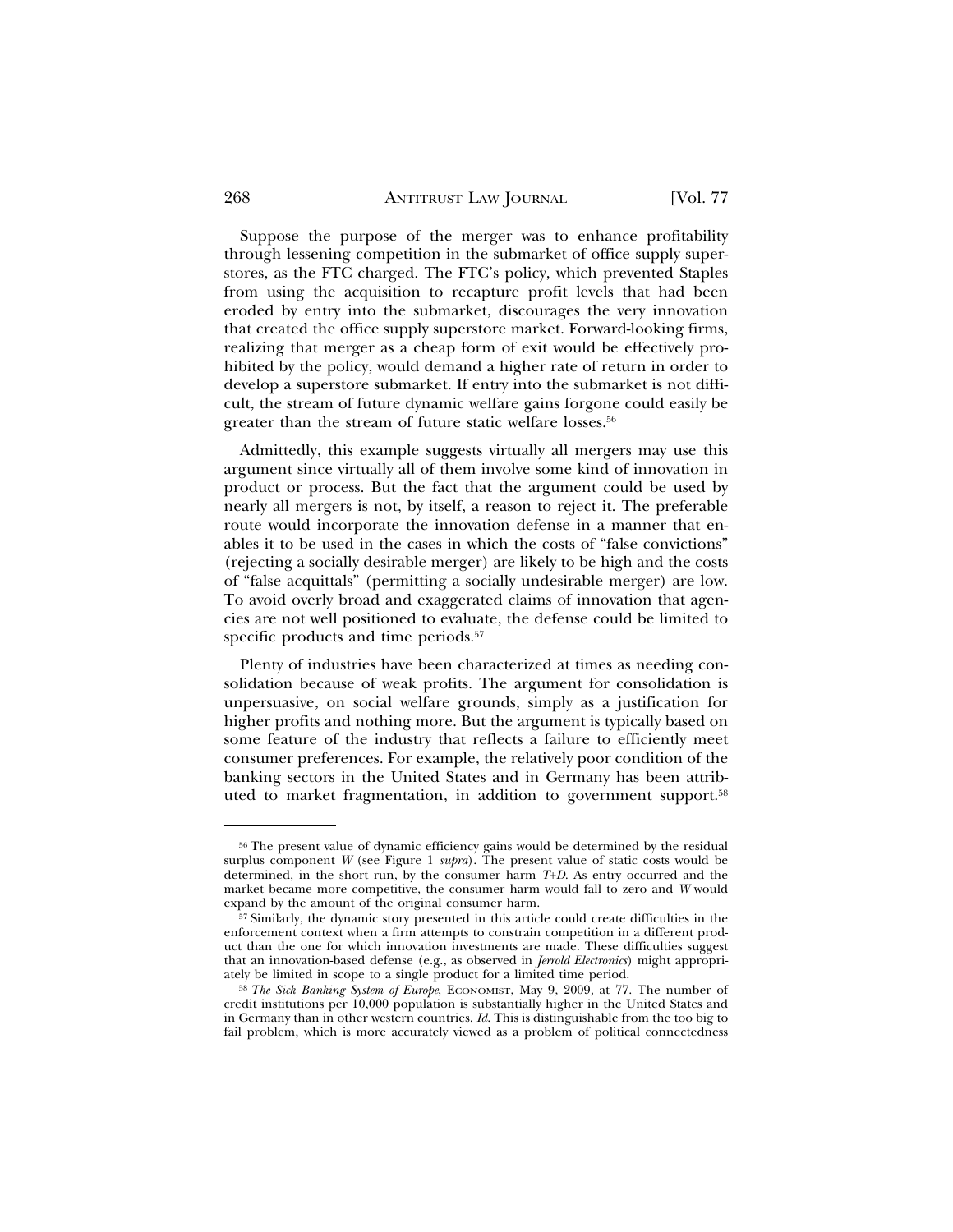With little to lose in terms of a secure profit base, these banks invested in the riskiest assets available (e.g., subprime mortgages). The U.S. airline industry regularly earns negative profits. In a consolidated airline industry, firms would devote more resources to meeting consumer preferences, including safety. Even Japan's famously innovative mobile phone industry has been described as suffering from excessive fragmentation that limits the flow of resources to the most innovative and productive firms.<sup>59</sup>

Unless all of the reports of excessive industrial fragmentation are to be regarded as nonsense, antitrust policy should attempt to reconcile itself with this set of facts. When profit serves as a signal for investment, mergers for the sole purpose of gaining pricing power cannot be regarded as presumptively socially undesirable. If too much pricing power is attained, entry will occur, pushing prices back down.<sup>60</sup> The ordinary process of entry and exit will regulate profits to a level sufficient to compensate investments in market expanding products and services.

On a more general level, there is an open question about the fit between merger policy and general antitrust doctrine under Section 2. Given monopolization law's distinction between exploitation and exclusion, the policy against mergers for market power seems difficult to explain. Mergers toward monopoly are efforts to exploit market power. They sometimes include a risk of exclusion in the future, but it is by no means clear that a merger should be prohibited simply because of a risk that the merged entity may later exclude rivals. Let the law operate on the merged entity at the moment it attempts to exclude a rival.

The possibility that a merger toward monopoly could result in exclusionary acts in the future could, in theory, reduce the innovation incentives of firms that compete against the merging firms. This argument is based on two levels of prediction or conjecture: first that the merging firm will exclude rivals after the merger, and second, that those rivals would have invested in innovation if not for the threat of exclusion in the future. If the innovation disincentive created by a merger is suffi-

within the largest U.S. banking institutions. *See* Lawrence J. White, Financial Regulation and the Current Crisis: A Guide for the Antitrust Community (June 9, 2009), *available at* http://ssrn.com/abstract=1434454. Although the news coverage of banking failures has focused on large banks, the U.S. banking industry is fragmented in comparison to most other national markets. Most failures and regulatory shut-downs have involved banks that are not in the "too big to fail" category.

<sup>59</sup> *No Exit: What Japan Needs Is More Bankruptcies, Not Fewer*, ECONOMIST, June 20, 2009, at

<sup>16.&</sup>lt;br><sup>60</sup> We have assumed that the pricing power created by such mergers does not result from any restrictions on new entry. As long as there are no entry barriers, new firms can erode the pricing power created by a merger.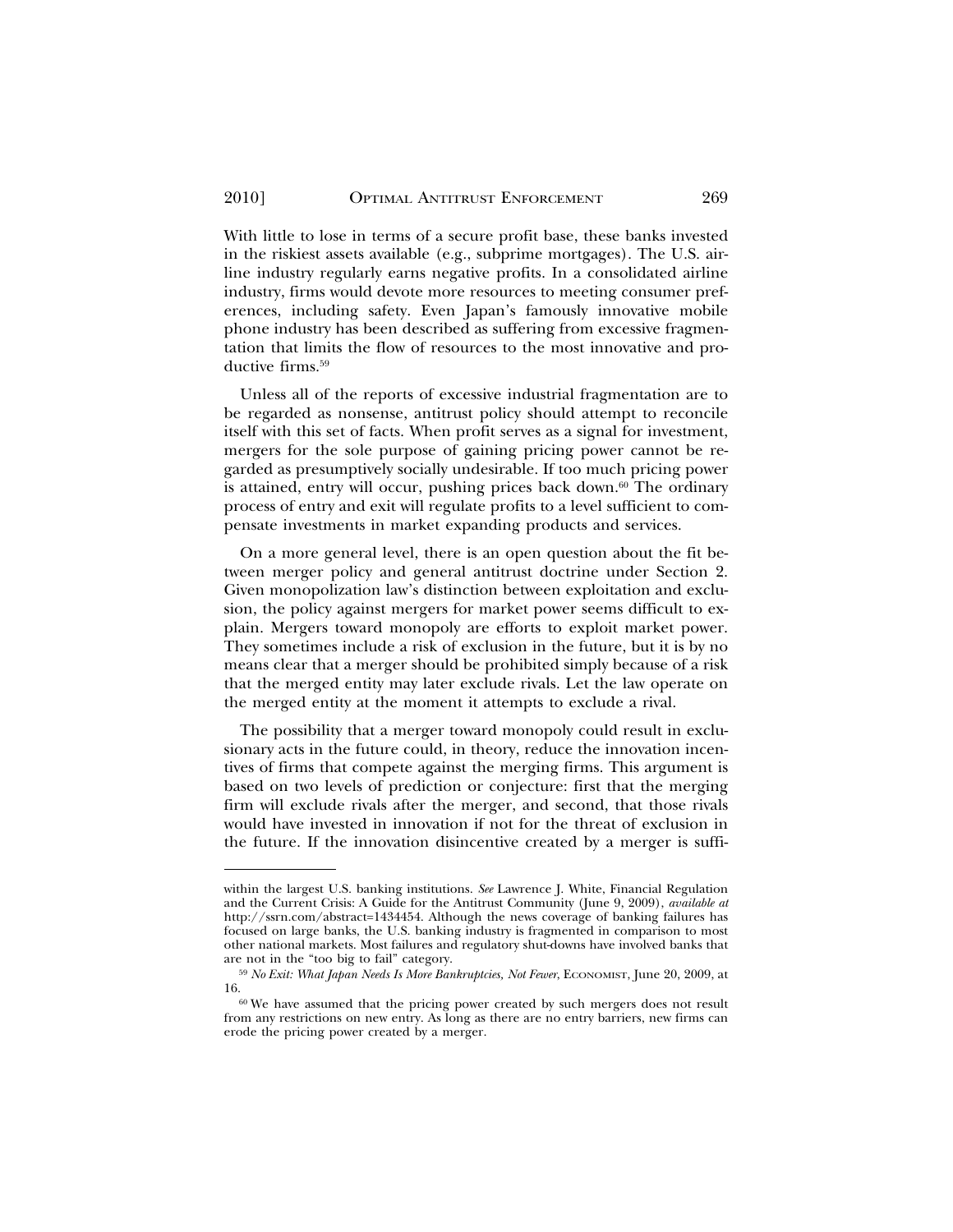ciently large, the optimal enforcement policy, taking dynamic efficiencies into account, may tighten, rather than relax, regulatory constraints. However, this argument is often weakened by its speculative nature and the dearth of evidence supporting it. Moreover, it is difficult to distinguish rivals who object to a merger because they fear the effects of increased future competition from rivals whose objections are based on conjectural theories of exclusion. The arguments offered by the two groups will often be based on the same set of facts. Conjectural theories of exclusion and displaced innovation are relatively easy to state, and difficult to prove or to disprove. In the absence of concrete evidence, a position of skepticism toward conjectural theories of displaced innovation seems warranted.<sup>61</sup>

#### F. CHANGING ECONOMIC CONDITIONS

The dynamic enforcement model directs us to examine (1) the ratio of the residual surplus to the consumer harm and (2) the relative elasticities of investment and monopolization with respect to the penalty. The optimal dynamic penalty varies with these factors. The relationship between economic conditions and changes in the penalty, as implied in this model, is an empirical matter.

As wealth declines, there is no unambiguously clear direction for the ratio of the residual surplus to the consumer harm from supracompetitive pricing. On one hand, consumers are likely to consider a wider range of substitutes as wealth declines, which would cause demand curves to become more elastic. With less pricing power the ratio of residual surplus to consumer harm from supra-competitive pricing probably increases. However, demand for some items may increase as consumer wealth declines: cigarette sales expanded dramatically during the Great Depression, increasing the pricing power of cigarette firms.<sup>62</sup>

In spite of the lack of an unambiguous answer that applies to every market, the likely general result is that the residual surplus increases relative to consumer harm during severe recessions. The Great Depres-

<sup>61</sup> *See generally* William Baumol & Janusz A. Ordover, *Use of Antitrust to Subvert Competition*, 28 J.L. ECON. 247 (1985).

<sup>62</sup> *See, e.g*., MICHAEL A. BERNSTEIN, THE GREAT DEPRESSION: DELAYED RECOVERY AND ECO-NOMIC CHANGE IN AMERICA 1929–1939 71 (1989) ("The cigarette division of the tobacco industry fared well in the depression. After a slight drop in 1932, cigarette output increased steadily."). Bernstein cites contemporaneous studies of the tobacco industry. In contrast to this account, Scherer, in the third edition of his textbook on industrial organization, argues that the profits earned by the cigarette companies were due to collusion in a period of falling demand. F.M. SCHERER & DAVID ROSS, INDUSTRIAL MARKET STRUCTURE AND ECONOMIC PERFORMANCE 250–51 (3d ed. 1990).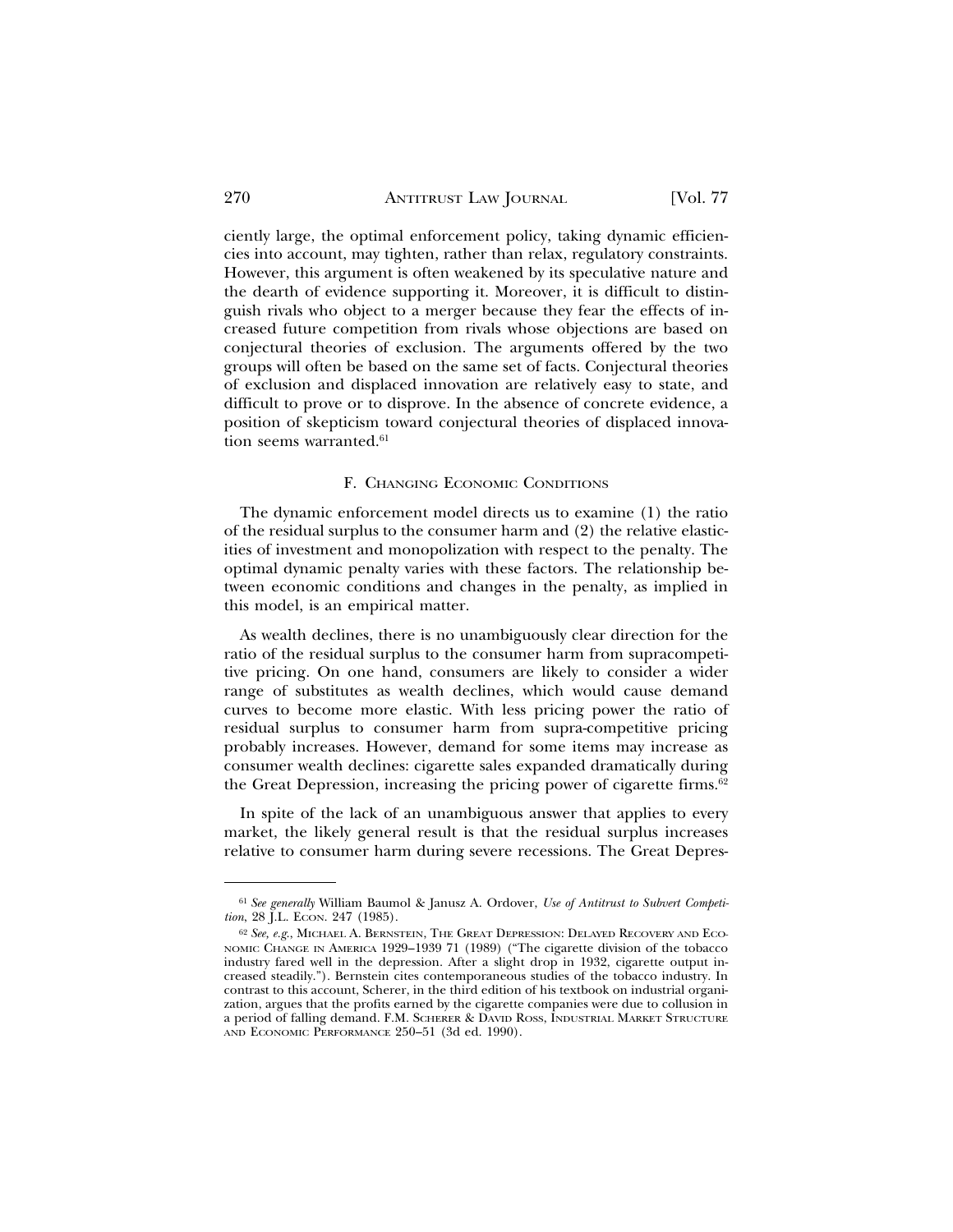sion was associated with a decline in prices, and recessions have generally been associated with deflation. Pricing power falls in bad economic times. Given this, the general direction of the ratio of the residual surplus to the consumer harm is likely to be up during recessions, even though each component falls absolutely.

If the ratio of residual surplus to consumer harm is countercyclical, then the instances in which a subsidy will be optimal, rather than a penalty, will be greater during recessionary periods. In sectors in which firms invest in creating or expanding markets, the optimal enforcement model implies an expansion of safe harbors.<sup>63</sup>

The other factor to consider in the optimal enforcement approach is the elasticities of innovation and monopolization with respect to the penalty. As economic conditions worsen, will an increase in the penalty have a greater impact on the incentive to set a supracompetitive price or on the incentive to invest in market innovation? The incentive to set a supracompetitive price is already weak in recessions. The payoff from innovation is also weaker than in boom times. However, the alternative opportunities to an innovator also decline during recessions. The incentive to invest in innovation is likely to be relatively constant because both the payoff and the opportunity cost of innovation decline during recessions. If this is correct, the innovation incentive will be more responsive than is the monopolization incentive to a change in the penalty during recessions, and this implies a shift in the dynamic enforcement model toward the subsidy.

The direction of policy during recessions is ultimately an empirical question. The main contribution of a model such as this is to offer preliminary answers and to direct the analysis toward a narrow set of issues.

#### G. OTHER CONSIDERATIONS

Our discussion of mergers can be applied to collusion. Does the dynamic enforcement model imply that collusion should be permitted under the law?

The first thing to say about this is that the dynamic enforcement model does not imply a blanket exemption to collusive practices. This is a model of antitrust enforcement. Following the tradition of the litera-

<sup>63</sup> Since some degree of cyclical variation in demand must be assumed at the innovation stage, the downturns we are discussing should be assumed to be very serious recessions that are outside of the parameters that people typically anticipate in business. For recessions that are within the parameters typically anticipated, there is no clear innovation-related reason to modify enforcement.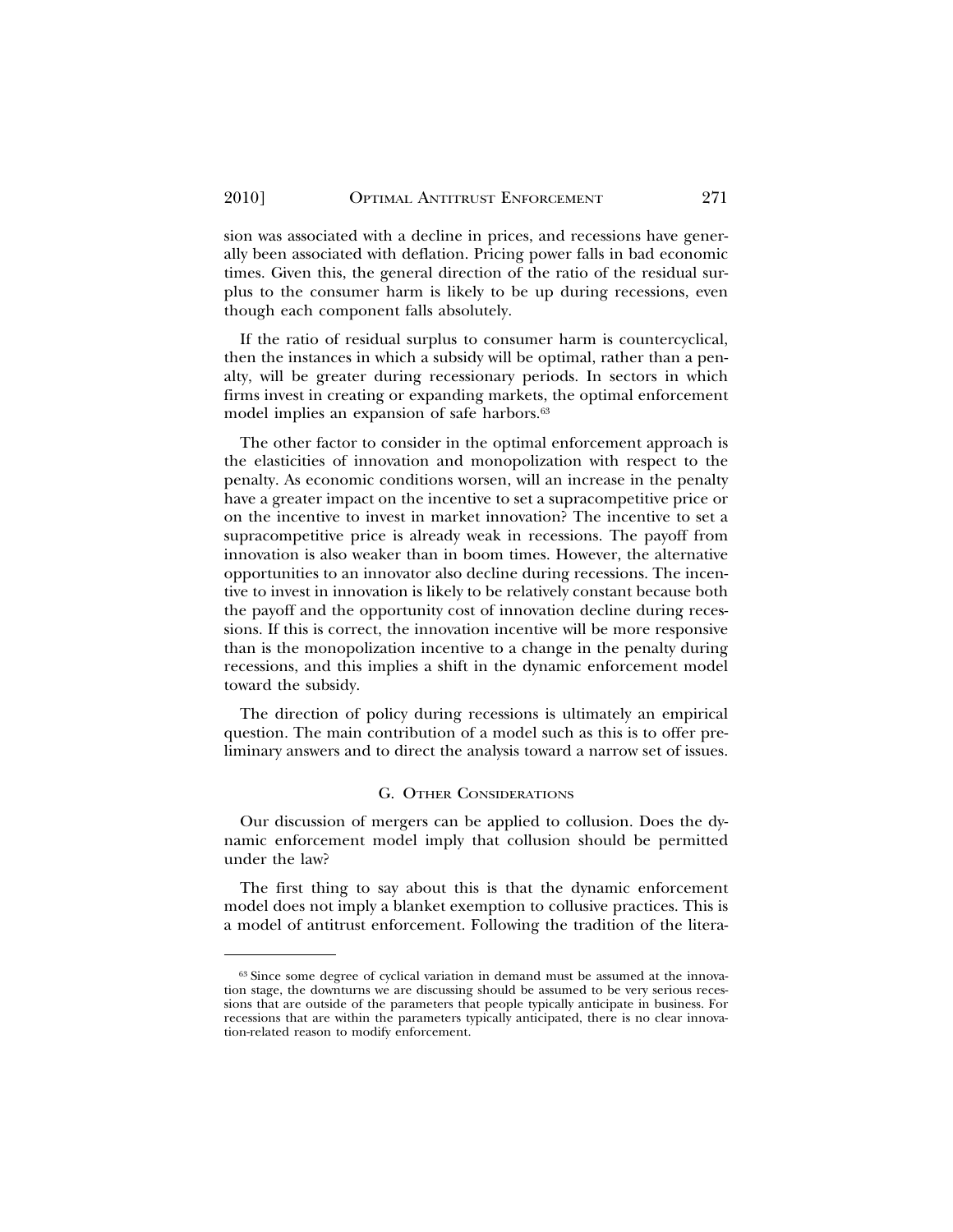ture on the economics of law enforcement, we have examined a model in which the enforcement authority applies a monetary assessment to all apprehended violators of the law. The novel feature in the dynamic enforcement model, in contrast to the static model, is that the assessment may vary between a positive penalty and a subsidy.

It is not entirely obvious that the dynamic model applies to the case of collusion. In the model we presented, one firm innovates and then seeks to exclude rivals in order to secure a positive return on the innovation. In the collusion setting this description would have to be modified. Suppose one firm innovates and then seeks to get others to collude in order to secure a positive return to the innovator. This is an implausible story of collusion. The rational strategy on the part of the non-innovating firms is to promise in the first period to collude during the second period, in order to encourage innovation, and then cheat when the second period arrives. Few instances of stable collusion would occur under this description.

An alternative description of dynamic competition in the collusion context would be a scenario in which all of the firms in an industry innovate and then attempt to collude in order to secure a positive return on the innovation. Cheating might still occur, but the knowledge that cheating erodes the incentive to invest might be a deterrent, especially in a repeat play setting. This is a plausible story of collusion and it appears to fit with the dynamic enforcement model. Moreover, the description is consistent with that of the airline industry, where negative profits have arguably discouraged firms from making investments in new technologies. This model may imply the social desirability of a safe harbor for collusion in the airline industry, and other industries suffering under similar conditions. The safe harbor would be more productive if applied during demand downturns.

However, creating safe harbors for collusion, although a possible implication of the dynamic enforcement model, creates real-world difficulties that the model as described does not address. One difficulty is the probability of detection. In the monopolization applications discussed previously, the probability of detection is high. In the collusion setting, detection probabilities are low, precisely because firms that engage in socially unproductive collusion (in contrast to the antecedent innovation setting) will hide it from the public. Once a safe harbor is recognized in the law, many firms may rush into collusion on the assumption that if they are caught they can persuade courts or regulators that they deserve to be within the safe harbor. This perception would reduce the deterrent effect of enforcement. A workable alternative might be a bi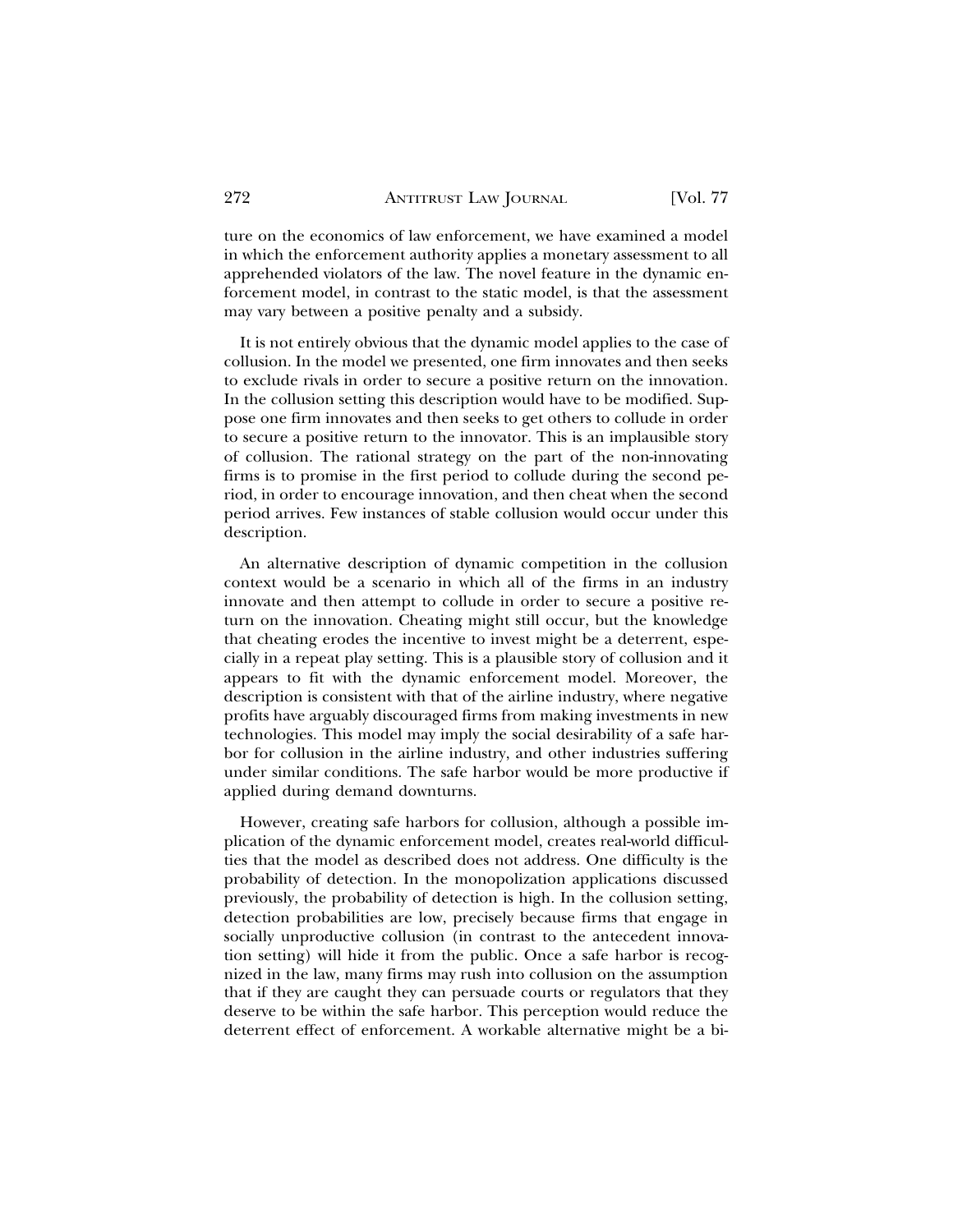furcated system in which the general prohibition remains, but some firms are permitted to openly petition for the right to collude.

Another real-world difficulty with collusion is that of political influence. Once a safe harbor is opened in the law for collusion, industries will pressure legislators for a larger opening. The blanket prohibition, though inconsistent with the dynamic enforcement model, may be preferable in light of the rent-seeking costs that would be generated by a safe harbor.

Although we have limited ourselves to incorporating the dynamic effect on the monopoly side, there is quite possibly a dynamic effect on the side of the firms that are excluded by the monopolizing firm. A monopolizing firm may reduce the incentive of rivals to innovate by excluding them from a substantial market. The FTC's recent case against Intel is based in part on the theory that Intel has discouraged innovation by its competitors. Of course, one important distinction between the dynamic effects on the monopoly side and on the excluded-firm side is the difference between seeing and believing. A monopoly that has gained its status through innovation has demonstrated the link between its innovation and the reward from monopoly status. A reduction in the reward is likely to discourage future investment in the monopoly and in other firms that promise a similar sort of expansion through innovation. On the other hand, when rival firms complain that they would have innovated if not for the exclusionary acts of a dominant firm, there is always the question of validity lurking behind the claims. After all, plaintiffs have strong financial incentives to assert such claims. For this reason, claims that innovation would have taken place in some counterfactual scenario should be discounted in the absence of strong evidence.

It is not difficult to modify the dynamic antitrust enforcement model to incorporate the innovation effects on victims from exclusionary acts. If such effects are included, they would appear in the model as external costs that should be internalized to the monopolizing firm. But this would not change the core implications of the model.

#### III. CONCLUSION

Crises and recessions are good times to rethink antitrust policy. But a rethink is likely to bring out useful implications only if it deals with fundamental questions of policy. One fundamental question largely ignored in the modern literature is that of dynamic competition—or the static versus dynamic efficiency tradeoff in antitrust. When the dynamic competition perspective is brought into the theory of optimal antitrust enforcement, some substantial changes in enforcement policy recom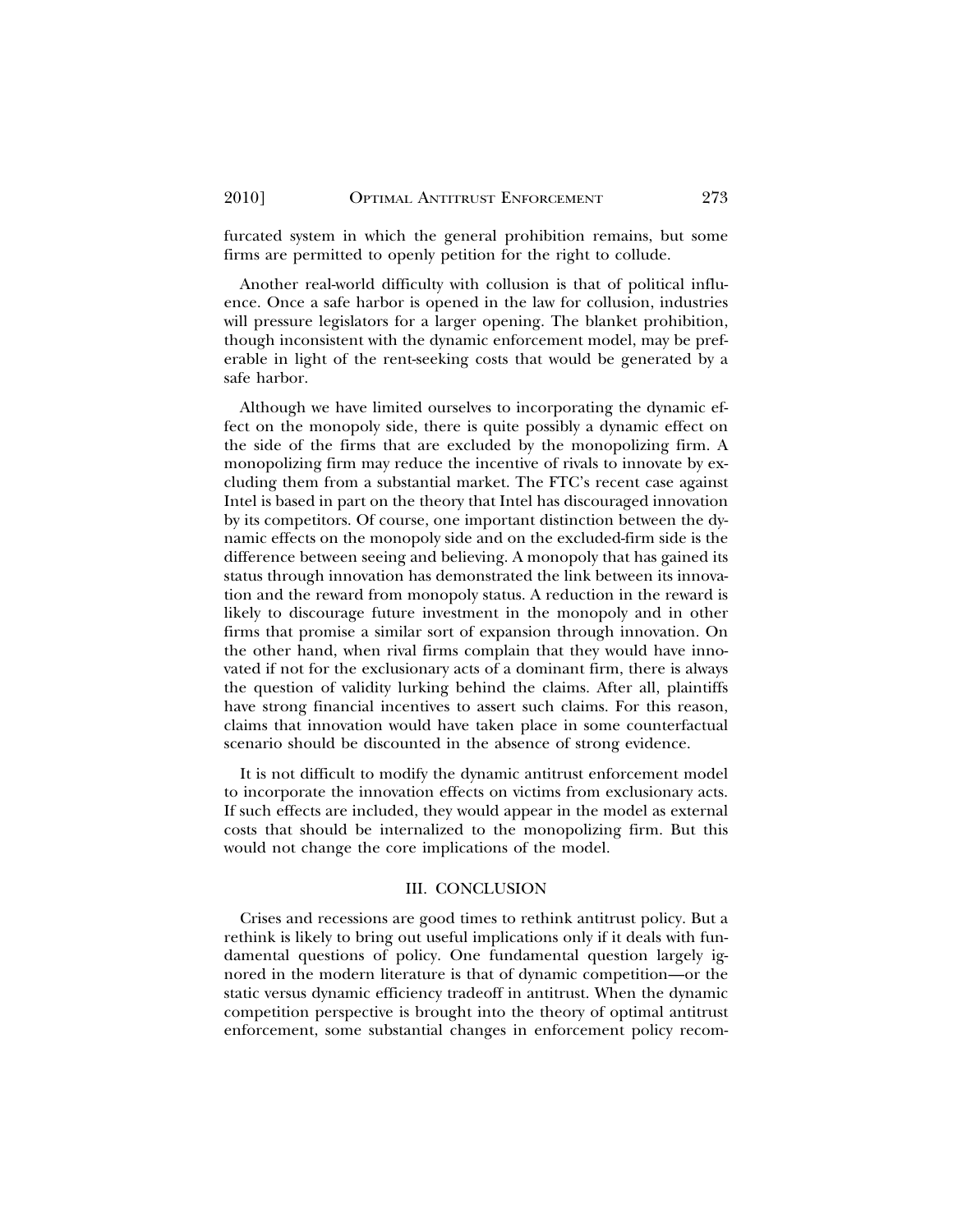mendations emerge. These changes apply to all seasons and they have implications for bad economic times too. The dynamic perspective implies that investment and innovation incentives, viewed broadly, should be taken into account in the assessment of liability under the Sherman Act.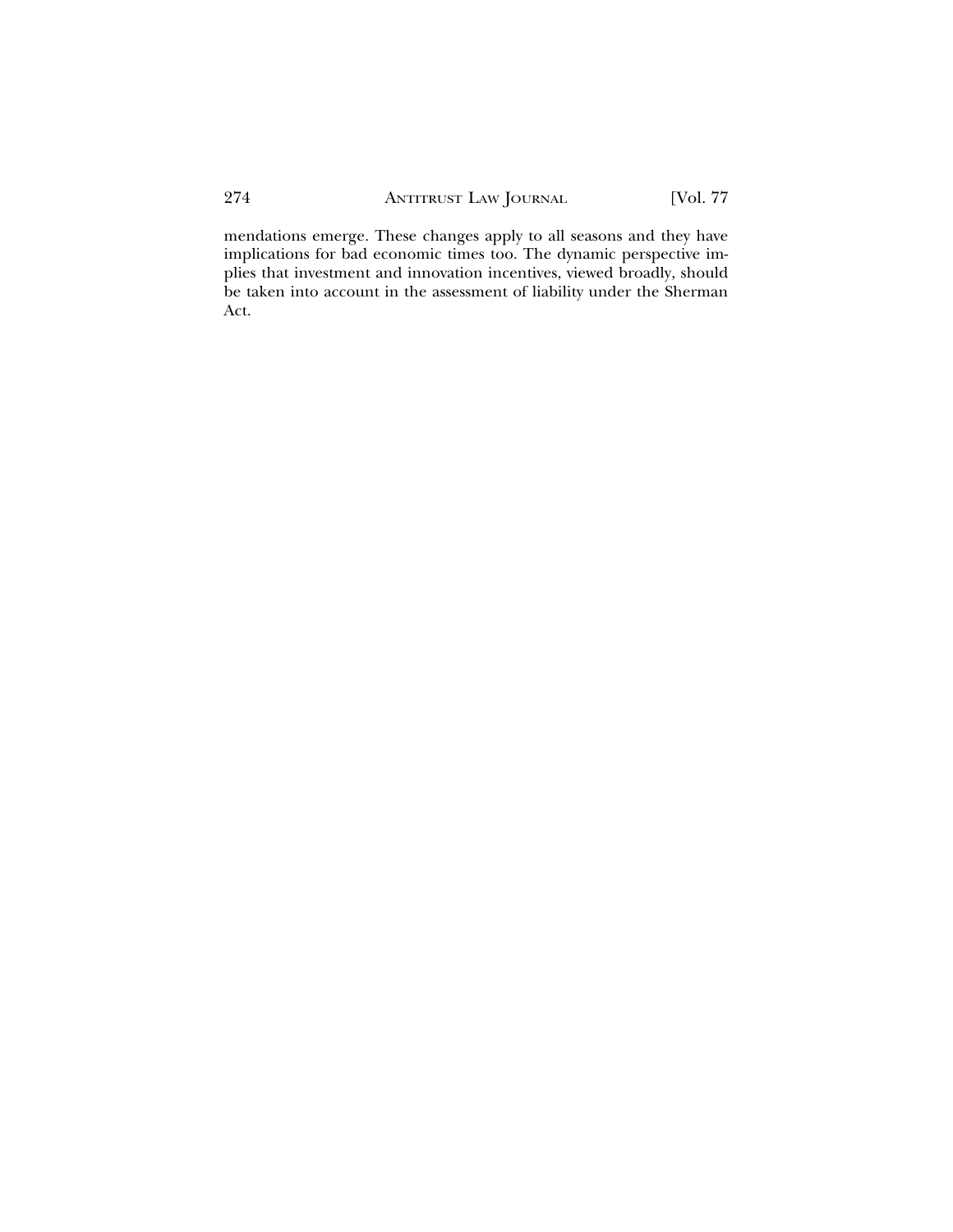#### APPENDIX: SIMULATION OF DYNAMIC ENFORCEMENT MODEL PENALTY

Here we set out some basic features of the model (whose results are summarized in the text) and the simulation shown in Figure 2. Let  $P =$ probability of apprehension. Let  $C =$  the cost to the state of apprehending the offender,  $C > 0$ ;  $F =$  the fine imposed on apprehended offender;  $M =$  the gross gain to the offender from committing an offense,  $M > 0$ . *M* is governed by the probability distribution function *H* with corresponding density function *h*. The offender will commit the offense (monopolization) if  $M > PF$ ; therefore, the probability that the offender does not commit an offense is *H*(*PF*). The monopolization offense occurs with probability  $1-H(PF)$  causing a loss of  $T+D$ ; enforcement occurs with probability *P*; the offender is apprehended at cost *C*, and then punished with a fine equal to *F*. The potential offender invests in the first period, at cost  $k_{\alpha}$ . The potential offender will invest if the expected return from monopolization, net of the penalty, exceeds his investment cost. Let the investment cost  $k_0$  be governed by the probability distribution  $\Psi$  with corresponding density  $\psi$ . The potential offender invests when  $k_o < \bar{k}_o = (1 - H(PF)) [E(M | M > PF) - PF]$ . The probability of investment is therefore  $\Psi(\bar{k_{o}})$ . The optimal antitrust penalty is  $^{64}$ 

$$
F = (1 - \theta) \left( \frac{T + D}{P} \right) + \theta \left( \frac{-W}{P} \right) + C
$$

where the weighting parameter is<sup>65</sup>

$$
\theta = \frac{\psi(\bar{k}_o) \left(1 - H(PF)\right)}{\Psi(\bar{k}_o) h(PF) + \psi(\bar{k}_o) \left(1 - H(PF)\right)^2}
$$

If we assume *H* and *Y* are exponential functions with parameters  $\lambda^H$ and  $\lambda^{\Psi}$  respectively, then

<sup>64</sup> The optimal penalty maximizes the sum of the gain from investment and consumer surplus. *See* Hylton & Lin, *supra* note 4, at equation (2).

<sup>65</sup> *See id*. at equation (5) (for derivation).